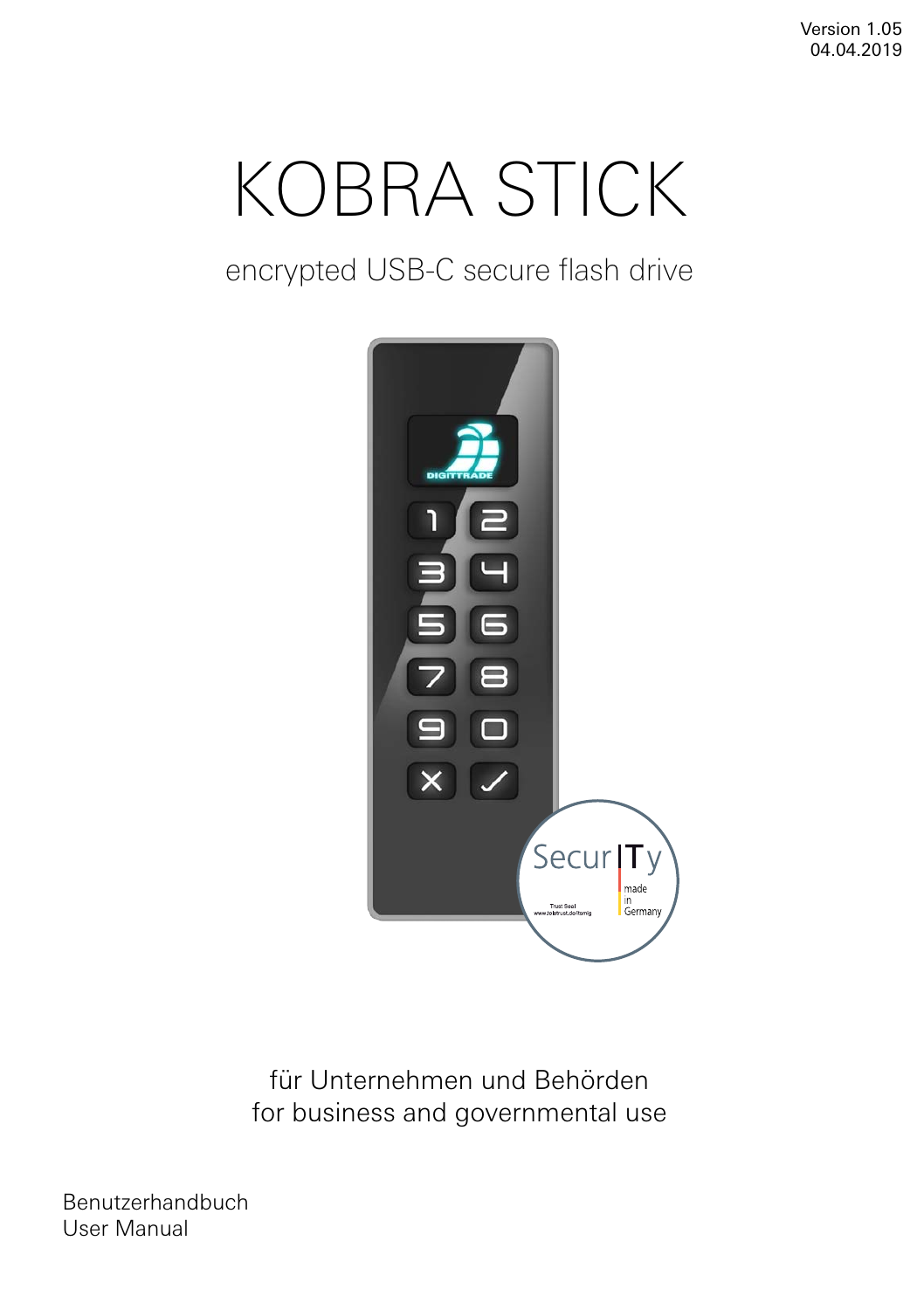PLEASE READ THIS MANUAL AND FOLLOW THE INSTRUCTIONS CAREFULLY.

INCORRECT OPERATION CAN CAUSE DAMAGE TO THE KOBRA STICK AND LOSS OF DATA.

The digital version of the manual can be downloaded from www.digittrade.de in the Download Center.

| Product version: | Kobra Stick |  |
|------------------|-------------|--|
|                  |             |  |

Benutzerhandbuch Version: 1.05 (04.04.2019)

(Encrypted USB-C Stick) Version 1.0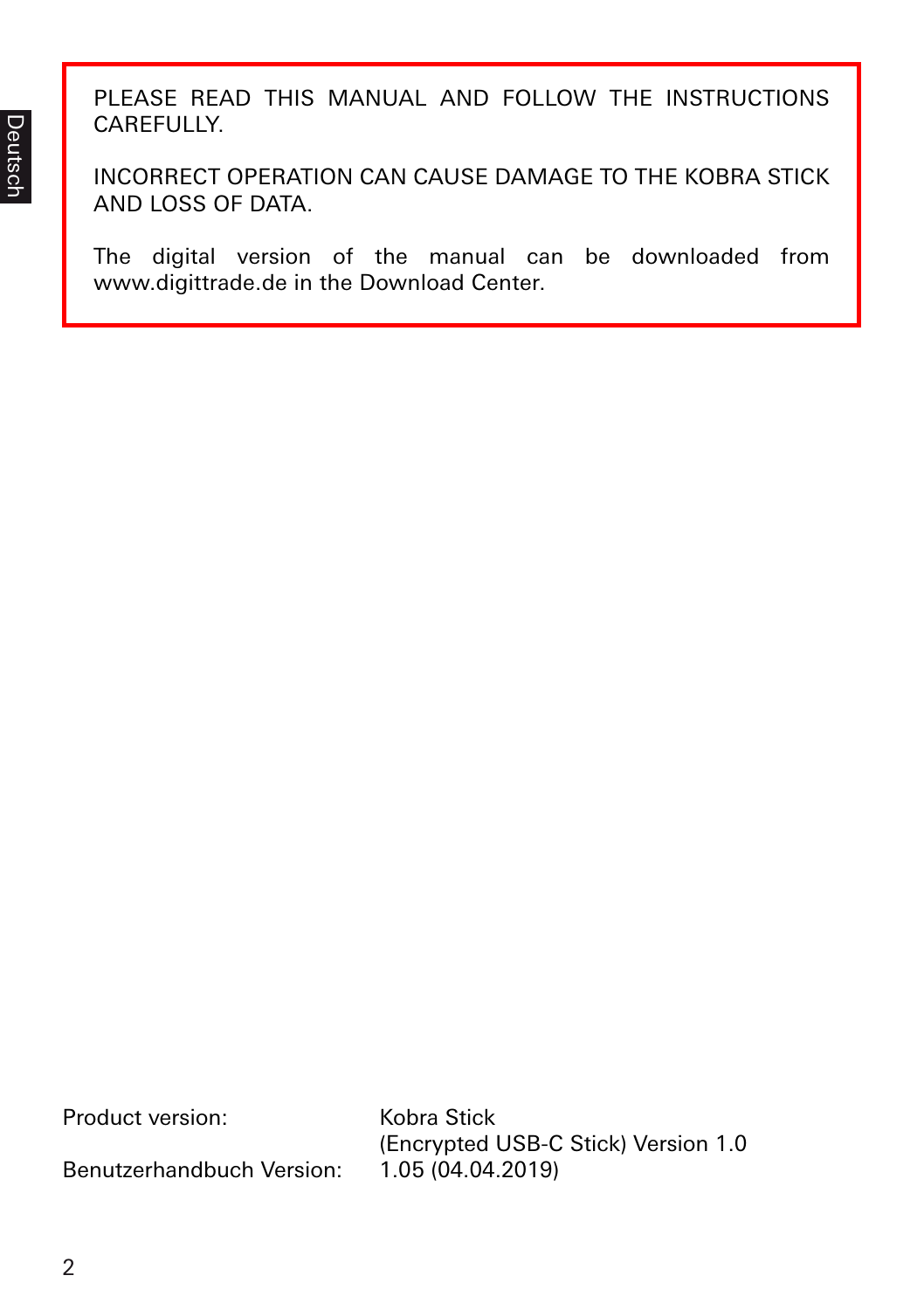# **Contents**

| 1. About the KOBRA Stick                                                | 4  |
|-------------------------------------------------------------------------|----|
| 1.1 Encryption                                                          | 5  |
| 1.2 Access control                                                      | 5  |
| 1.3 Management of the cryptographic keys                                | 5  |
| 1.4 Overview of the most important features                             | 6  |
| 1.5 Advantages of the KOBRA Stick                                       | 7  |
| 2. USB port and input interface                                         | 7  |
| 3. Using the KOBRA Stick                                                | 8  |
| 4. Roles and authorisations                                             | 10 |
| 5. Menü-Modus: Authentisierung und Verwaltung                           | 11 |
| 5.1 User authentication                                                 | 12 |
| 5.2 Changing the user PIN                                               | 12 |
| 5.3 Changing the administrator PIN                                      | 13 |
| 5.4 Write protection function                                           | 14 |
| 5.5 Generating new crypto keys                                          | 14 |
| 5.6 Deleting the crypto keys                                            | 15 |
| 5.7 Time-out and quick-out functions                                    | 15 |
| 5.8 Permitted number of failed attempts for entering the user PIN       | 16 |
| 6. Formatting                                                           | 16 |
| 7. Applications                                                         | 17 |
| 7.1 Increasing the level of protection for KOBRA Stick in a company     | 17 |
| 7.2 Secure and more cost-effective data transport                       | 18 |
| 7.3 Use of fewer data carriers with a large customer base               | 18 |
| 7.4 Use of fewer data carriers in the field and with public authorities | 19 |
| 7.5 Separation of data carrier from authentication                      | 19 |
| 7.6 Use as an encrypted boot device                                     | 20 |
| 7.7 Use on different operating systems and smartphones                  | 21 |
| 7.8 Integration von bestehenden Softwarelösungen                        | 21 |
| 7.9 Using the VID and PID to protect company data                       | 21 |
| 7.10 Use as a data diode                                                | 21 |
| 8. Technical specifications                                             | 22 |
| 9. Data security and disclaimer                                         | 22 |
| 10. Safe termination after use of the KOBRA Stick                       | 22 |
| 11. Menu overview, commands and factory settings                        | 23 |
| 12. Product contents                                                    | 24 |
| 13. Hinweis zum Schutz und Erhalt der Umwelt                            | 25 |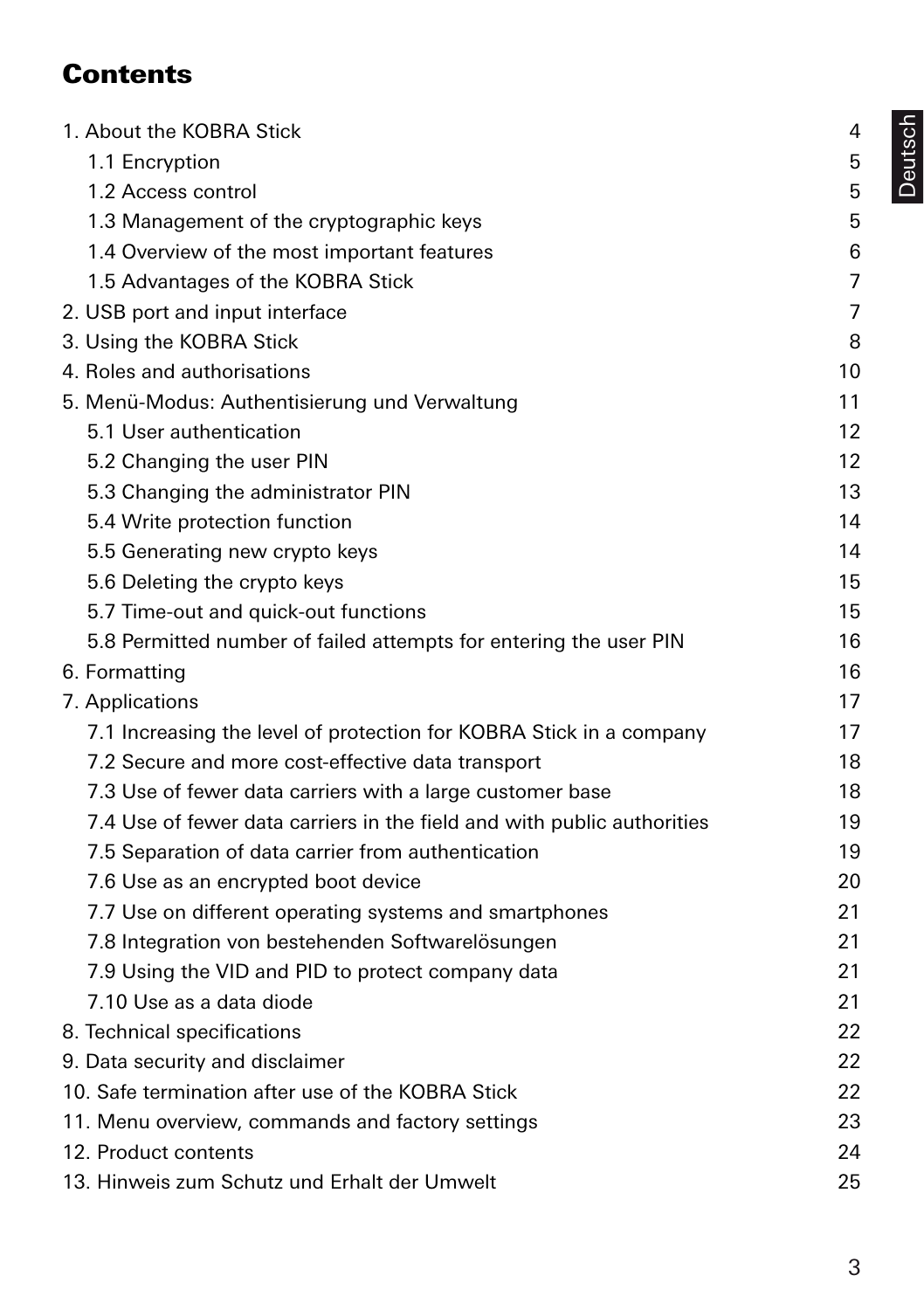# 1. About the KOBRA Stick

The KOBRA Stick is an encrypted USB-C stick in a sturdy, metal casing. It enables the storage, safekeeping and secure transport of sensitive business and private data for public authorities and companies in accordance with data protection regulations. It was developed in accordance with the "Technical Guidelines" of the BSI, has the quality marque "IT Security made in Germany" and, due to its security functions, is a good option for securely storing data on the move.

The confidentiality of the data stored on the KOBRA Stick is protected against unauthorised access, for example if the data carrier is lost or stolen, or in the event of virtual or physical attacks.

In order to take full advantage of the security features of the KOBRA Stick, please follow the following steps:

- Ensure that there is adequate protection on your host system for all data accessed from the protected storage area of the KOBRA Stick
- Make sure that no malware can be transferred to the KOBRA Stick
- After receiving the KOBRA Stick, check that the delivery is complete and correct.
- After the first login, check the functions of the KOBRA Stick (chapter 5).
- Change the user PIN (Chapter 5.2)
- Change the admin PIN if you are the administrator responsible for managing the KOBRA Stick (chapter 5.3).
- Create new encryption keys (also called crypto keys or KS) on the KOBRA Stick (chapter 5.5).
- Keep your authentication data (user PIN and admin PIN) confidential

A detailed description of the above steps can be found in the referenced chapters of this user manual.

The serial number and the corresponding QR code can be found on the back of the KOBRA Stick. This information as well as the Vendor ID (VID) and Product ID (PID) can be read via the USB-C interface:

The KOBRA Stick guarantees the confidentiality of data through the following security mechanisms:

- Encryption
- Access control
- Cryptographic key management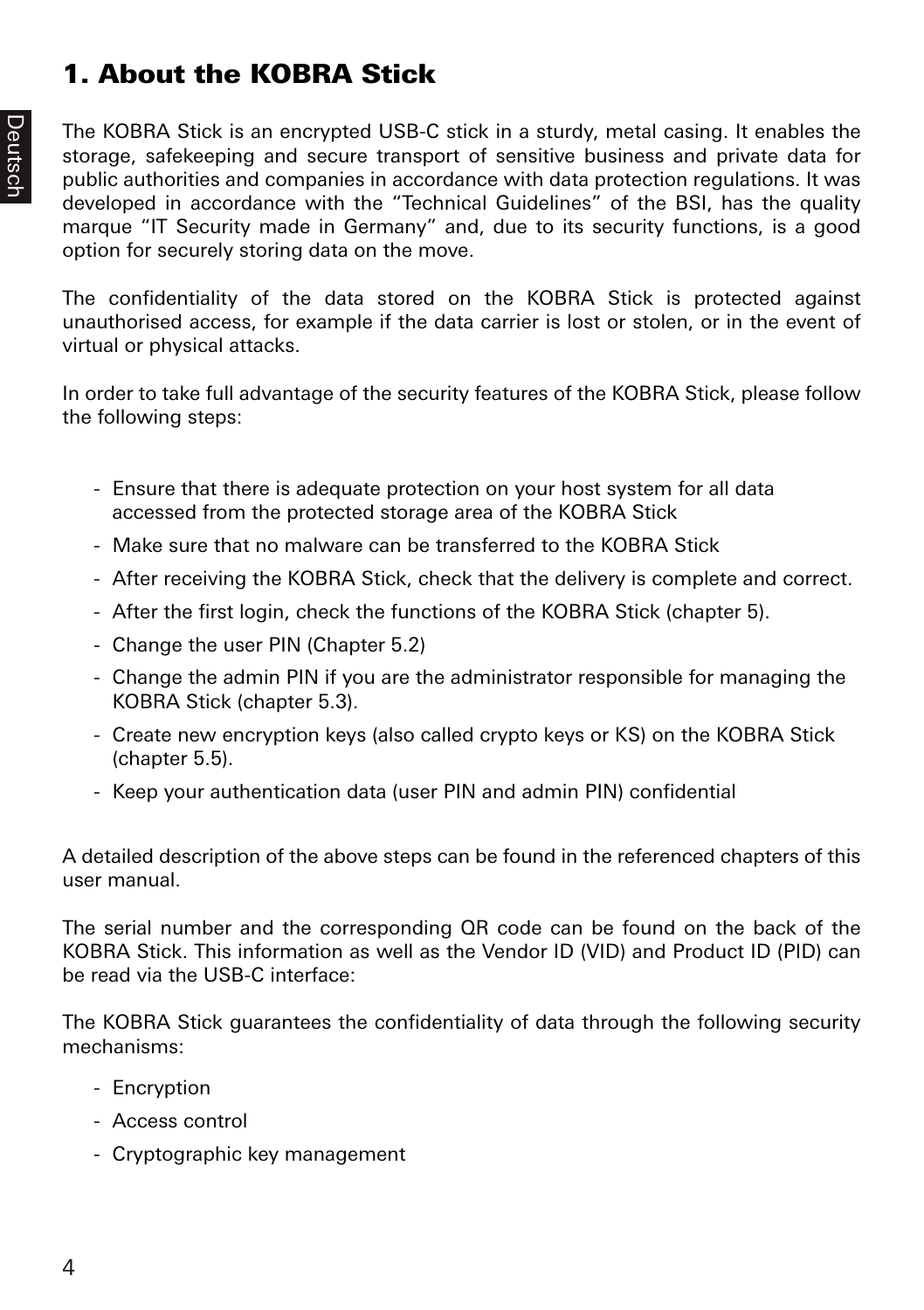# 1.1 Encryption

- 256-Bit AES full-disk encryption in XTS mode

The encryption module integrated in the safety housing carries out a complete encryption of the KOBRA Stick. Every byte saved and each written sector on the storage device is encrypted in XTS mode, using two cryptographic keys according to the 256-Bit AES (Advanced Encryption Standard).

The KOBRA Stick also encrypts temporary data and areas that are often ignored by encryption software.



# 1.2 Access control

- Access is granted by entering a user PIN.

The KOBRA Stick automatically creates a new encryption key and resets the user PIN to the default setting as soon as the permitted number of incorrect PIN entries has been exceeded. Access to the data stored on the stick is then no longer possible.

## 1.3 Management of the cryptographic keys

The user can generate, change or destroy the cryptographic keys at any time. This process is irreversible. After the generation of new cryptographic keys, the old cryptographic keys and thus all data stored on the data carrier are irreversibly destroyed. Therefore, any information stored on the stick should first be saved on another encrypted data carrier, where necessary.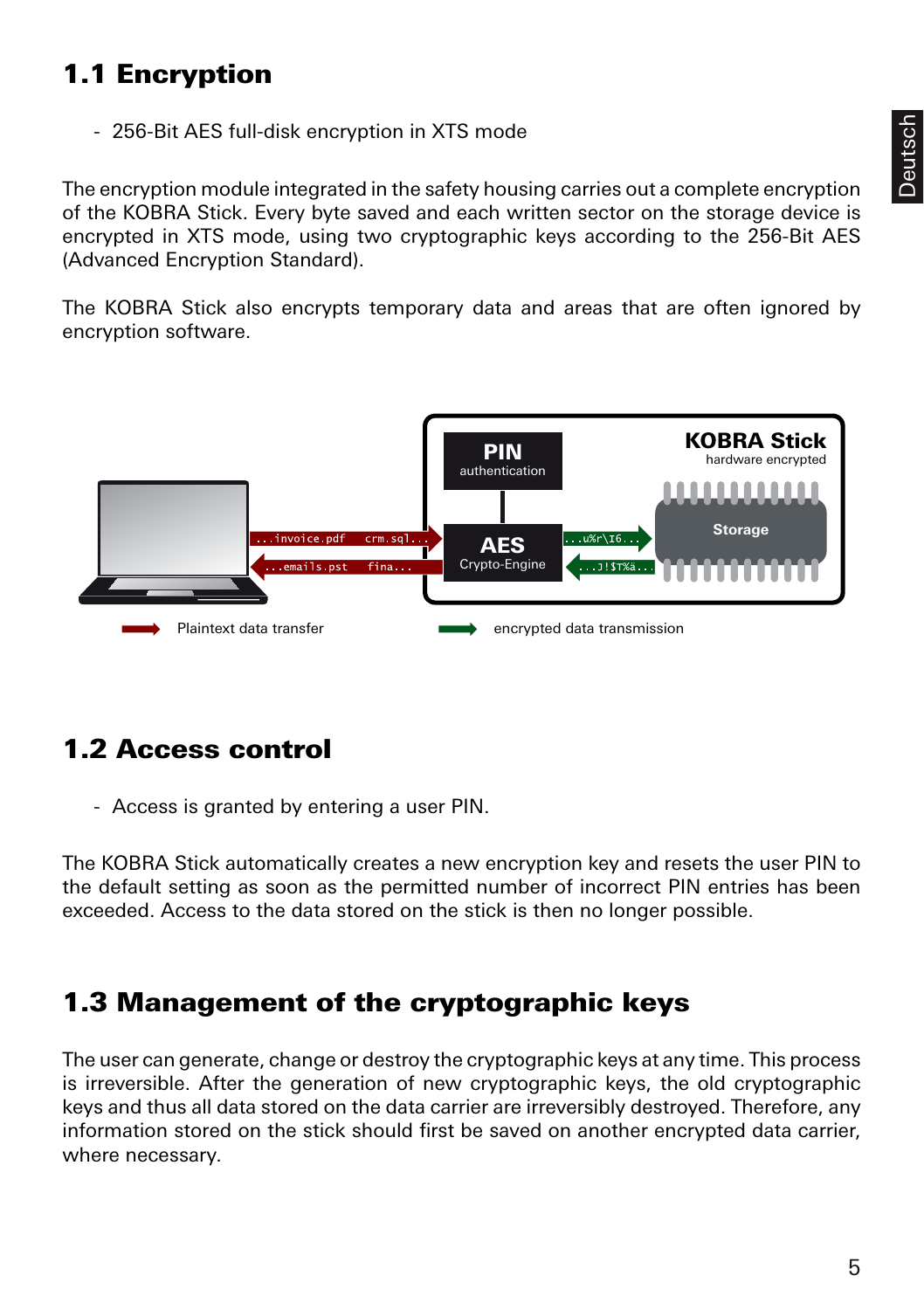The two 256-bit encryption keys for the encryption and decryption of the data are generated by a hardware random number generator and stored within the stick. When the user PIN is entered correctly they are transmitted to the encryption module of the KOBRA Stick for the encryption and decryption of the data.

# 1.4 Overview of the most important features

- AES Full-disk hardware encryption in XTS mode with two 256-bit cryptographic keys
- Authentication via user PIN
- Hardware-based encryption module
- Data encryption of all saved bytes and written sectors
- Independent of operating system (supports all operating systems, multi-media devices, smartphones, and machines that support USB data carriers)
- Integrated write protection
- Adjustable number of incorrect attempts
- Compatible with USB 3.0 and USB 2.0
- No read and write speed restrictions
- Sturdy metal casing
- Time-out & quick-out functions
- Pre-boot authentication and bootability
- Internal power supply that allows authentication without connecting to a PC or USB hub.

Optional:

- USB VID, PID & serial numbers can be defined according to customer specifications
- Laser-engraved customer specific information on the back of the KOBRA Stick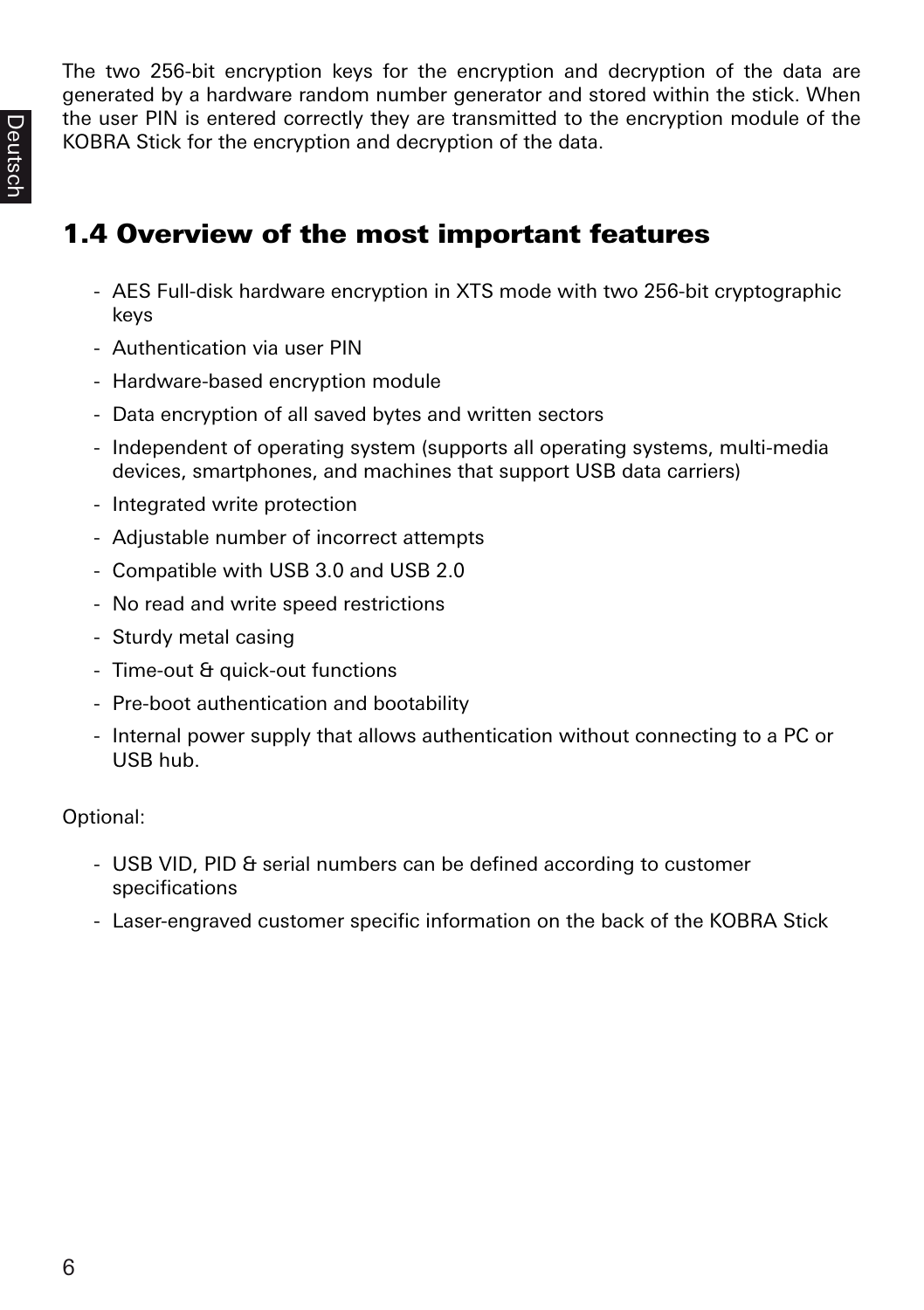# Deutsch

# 1.5 Advantages of the KOBRA Stick

- Private and business data is securely protected from unauthorised access
- Easy and secure handling due to hardware encryption: connect, login, use
- All data is immediately stored as encrypted
- No performance losses

# 2. USB port and input interface

The KOBRA Stick can be connected to a PC via a USB port.

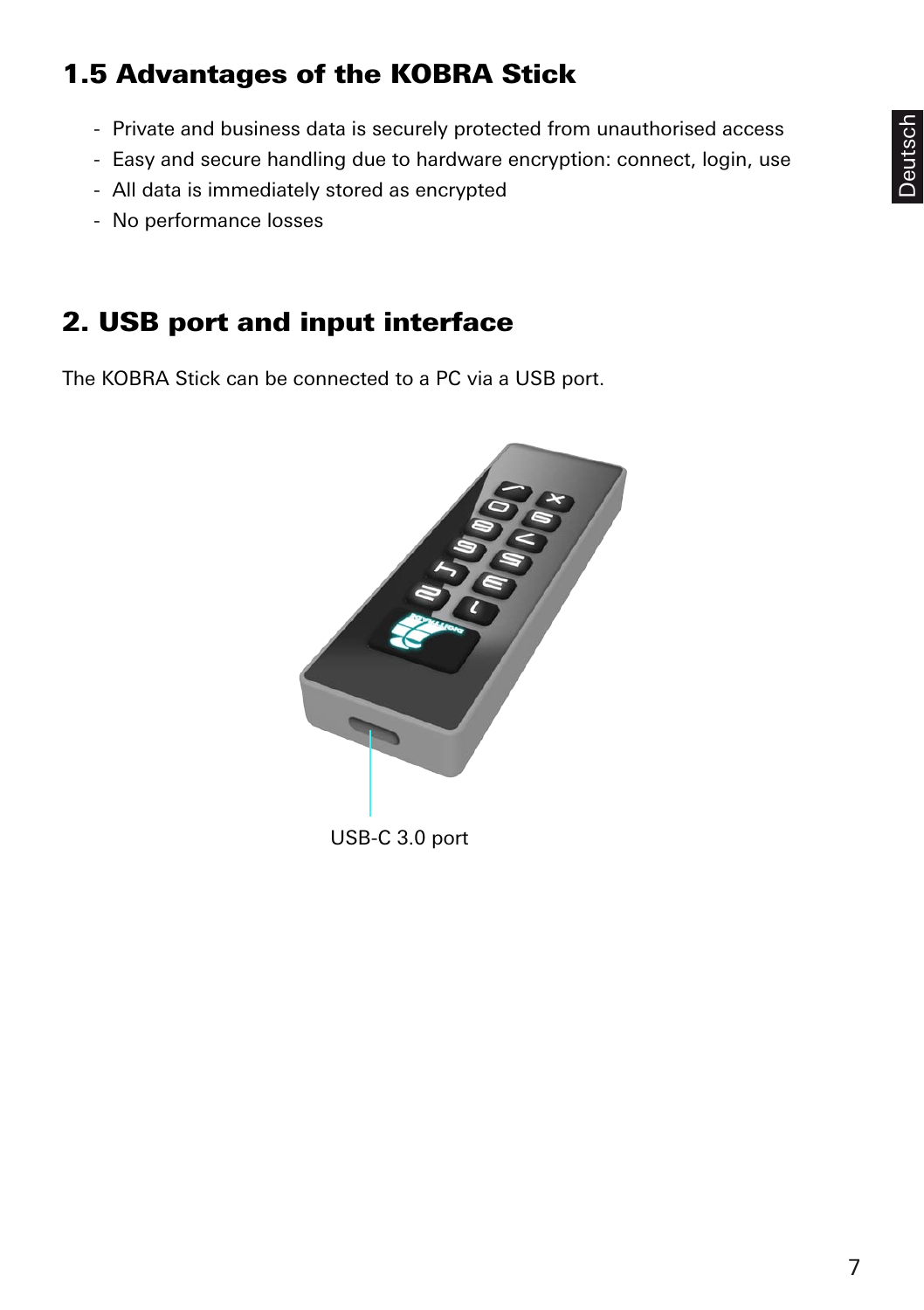

On the front of the KOBRA Stick there is an input keyboard with a main key, two command keys ("×" cancel and "√" confirm) and ten input keys (0 to 9). Connection with a PC is via a USB-C 3.0 port.

# 3. Using the KOBRA Stick

To use the KOBRA Stick correctly, only two steps are necessary:

- 1) Connect the KOBRA Stick to the PC
- 2) Enter the PIN on the KOBRA Stick

It is also possible to carry out these steps in another order.

The power supply needed for the KOBRA Stick is generally provided via the USB port. In addition, this USB stick has an integrated autonomous power supply, which enables activation before connection to a PC as well as pre-boot authentication with subsequent PC start from the KOBRA Stick.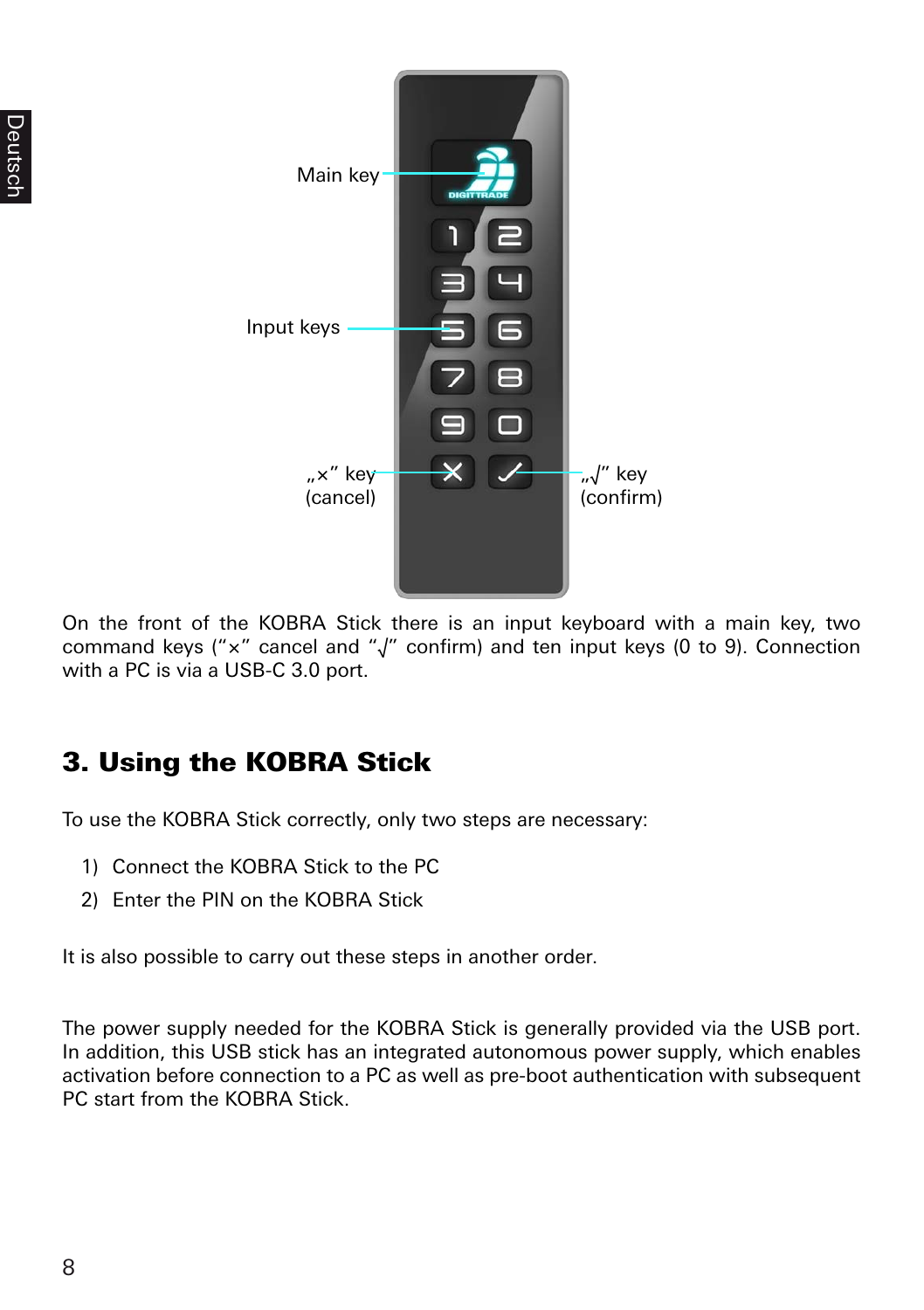

As long as the KOBRA Stick is not connected to a PC or with an external power supply (e.g. USB power supply or USB hub) it stays in sleep mode and all keys are deactivated.

The KOBRA Stick goes into authentication mode both after pressing the main key for approx. 3 seconds and immediately after being connected to a PC. The main key flashes green and the other keys are activated. Now the user PIN can be entered to unlock the KOBRA Stick.

All entries and commands are confirmed with the "√" key or cancelled with the "×" key. Every time the "×" key is pressed, the user returns to wait mode and can begin from there once again. The main key can also be used to confirm an input instead of the "√" key.

By pressing the main key in wait mode, the stick switches to menu mode. In this mode the main key lights up blue and all other entry keys are white. The lit-up input keys indicate that they are active and the relevant commands can be entered.

After pressing the "1" key followed by the "√" key, the user switches back to the authentication mode and can unlock the stick again by entering the user PIN. Following successful authentication the main key lights up green. The other keys are activated and access to the data is enabled.

If an incorrect PIN is entered, the main key flashes red according to the number of times an incorrect PIN has been entered (but not more than the maximum number of failed attempts permitted). Then the KOBRA Stick automatically switches back to wait mode. The authentication process can be repeated from this point as described above. PIN entry attempts of less than 4 digits are not considered failed attempts and are therefore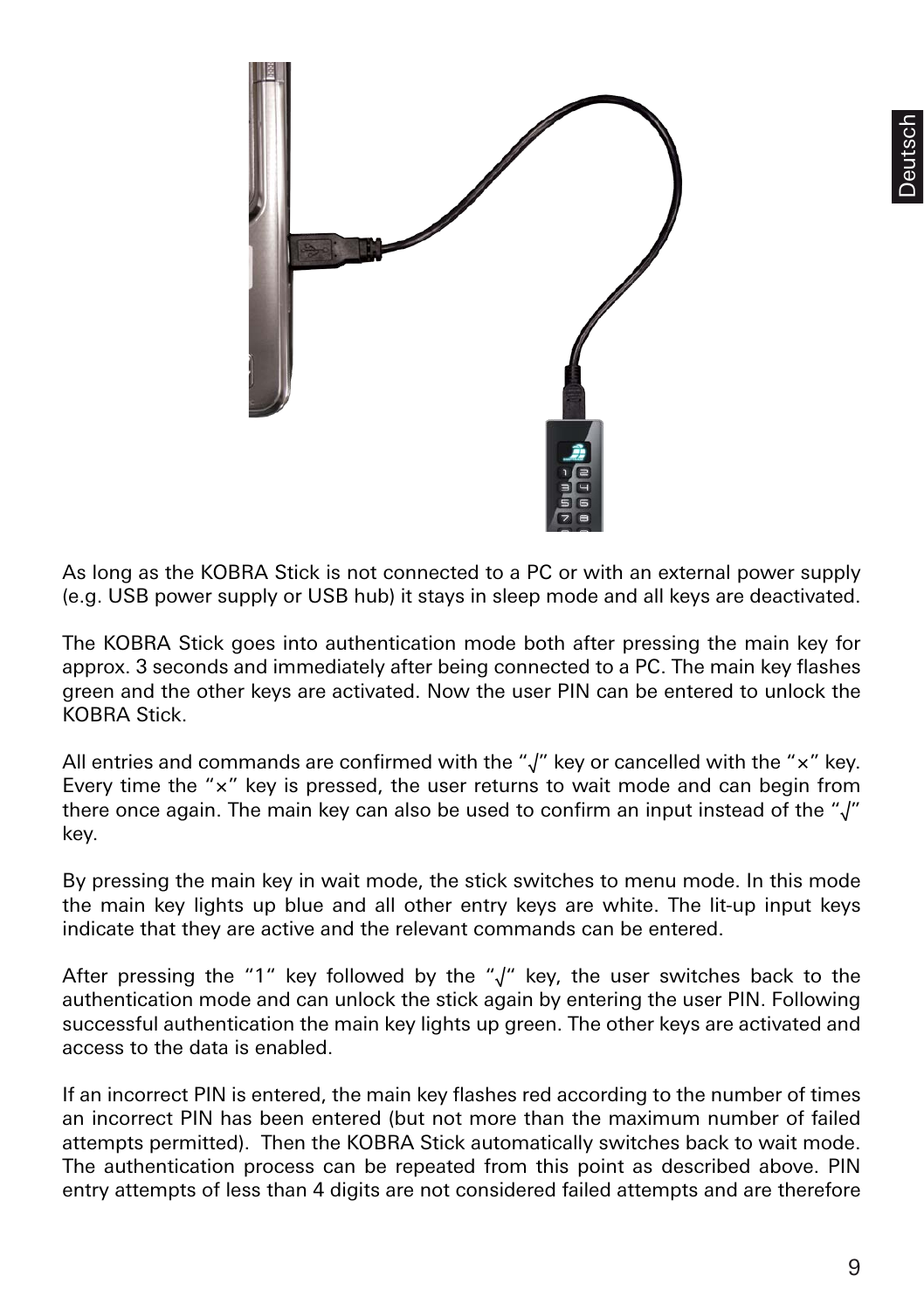not counted.

After the permissible number of failed attempts has been exceeded, the main key flashes red and yellow three times alternately. The KOBRA Stick then switches into authentication mode. At the same time the KOBRA Stick automatically deletes the old crypto keys, generates two new crypto keys and sets the user PIN back to the default setting.

Following successful authentication with a new user PIN the KOBRA Stick formats the data storage. The main key flashes blue continuously during formatting. Then the main key lights up green or purple depending on the write protection setting previously selected. The other keys are deactivated and access to the KOBRA Stick is enabled. The stick partition shows up on the desktop and can then be used.

All data previously stored is erased during this process!

If no further entries are made within 20 seconds of starting a command process, the KOBRA Stick connected to a PC automatically switches to wait mode. In battery mode, the stick returns to sleep mode after 20 seconds.

This function does not apply to the authenticated KOBRA Stick if it is already connected to a PC or is connected at the latest within 20 seconds after successful authentication. The time for a possible automatic locking of the authenticated KOBRA Stick connected to a PC is controlled by the time-out settings, if any have been set (Chapter 5.7).

In addition to the classic "logoff" mechanisms such as "safe removal" via the PC taskbar and the physical disconnection of the USB, the KOBRA Stick also has a quick-out function for quick logoff. This function is performed by double clicking the " $\times$ " button within 2 seconds.

#### **Note:**

*To ensure the security of your data, it is essential to change the default user PIN. You should also change the user PIN at regular intervals in future. The user PIN must be kept secret.*

## 4. Roles and authorisations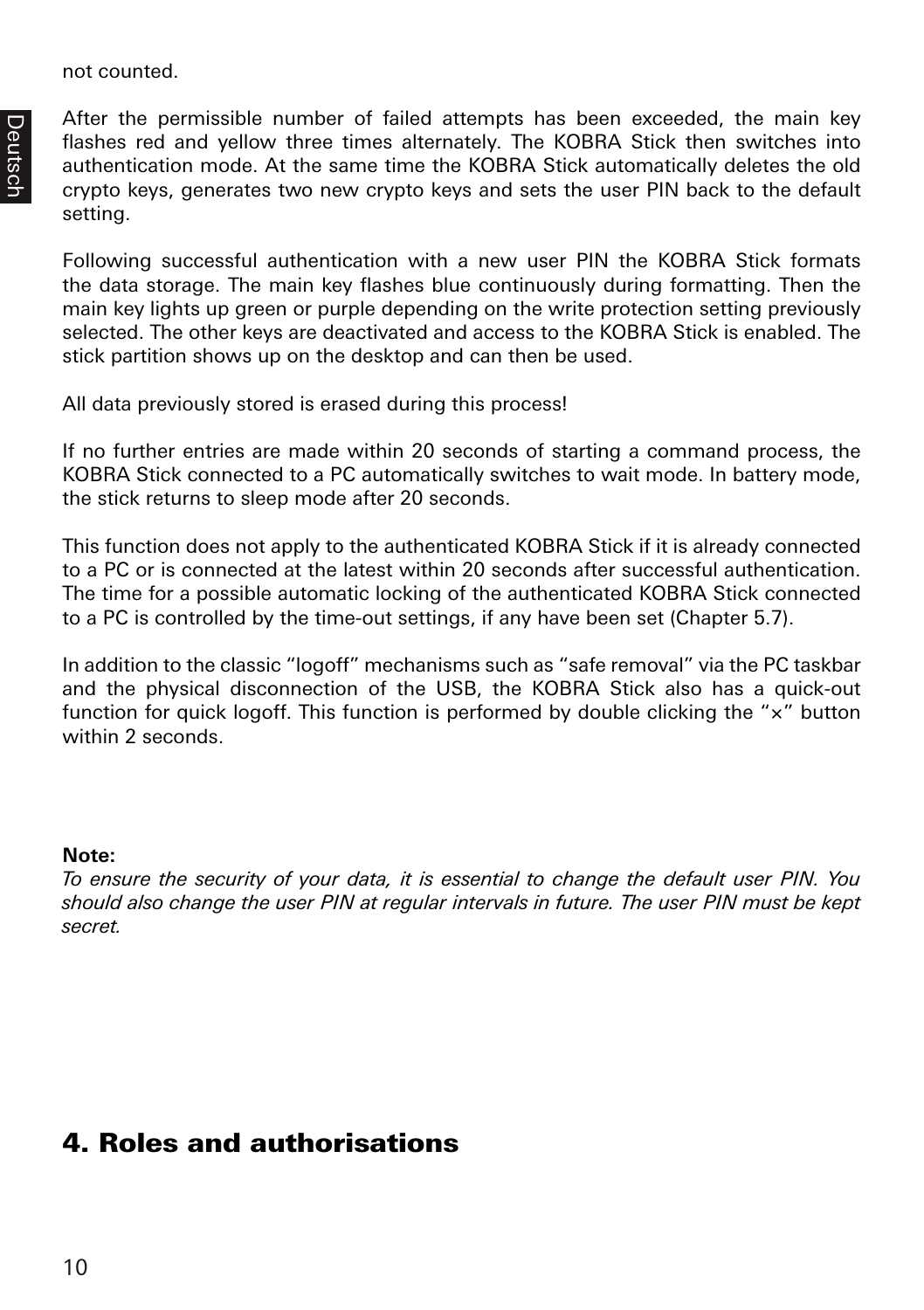The KOBRA Stick allows roles and authorisations to be managed with regard to the administration and operation of the data carrier.

**The user** knows the user PIN. This PIN enables the user to change the PIN, to log in to the stick (authentication), to activate or deactivate the write protection function or to destroy the current encryption keys and generate new ones. The user PIN enables authentication on the KOBRA Stick and allows access to the stored data.

**The administrator** knows the Admin-PIN. He/she can change the Admin-PIN, define the time-out settings and set the number of permitted failed attempts. The administrator is not authorised or able to access the data stored on the KOBRA Stick.

## 5. Menü-Modus: Authentisierung und Verwaltung

The authentication and management of the KOBRA Stick is done via the menu mode by entering numbers and commands. Switching to menu mode is generally carried out from wait mode by pressing the main key. In menu mode, the main key lights up blue and all other input keys white.

To execute the commands, the KOBRA Stick usually requires a connection to a PC or another external power supply (e.g. USB power supply or USB hub). Exceptions to this are during authentication on the KOBRA Stick, the activation or deactivation of the write protection as well as the generation of new crypto keys. These functions can also be performed in battery mode.

In menu mode all inputs and commands should be confirmed with the "√" key. Alternatively, they can also be cancelled with the "×" key. Each time the "×" key is pressed, the main key briefly lights up orange and then white. Then the KOBRA Stick switches to wait mode. The procedure can be repeated from this position.

After starting a menu function, the main key starts flashing green when the user PIN has to be entered. If the admin PIN is required, the main key flashes purple. All other keys are active at this moment. If entry is confirmed with the "√" key, the main key lights up green if the PIN is correct.

If an error occurs, the main key flashes red briefly and then lights up white. Then the KOBRA Stick switches to wait mode. The procedure can be repeated from this position.

If the PIN entry was incorrect during one of the operations, the main key flashes red once or several times according to the number of unsuccessful attempts (but not more than the set number of permitted failed attempts). Then the KOBRA Stick switches to wait mode. The scheduled process can be restarted from this point.

After each successful execution of a command, the KOBRA Stick returns to wait mode.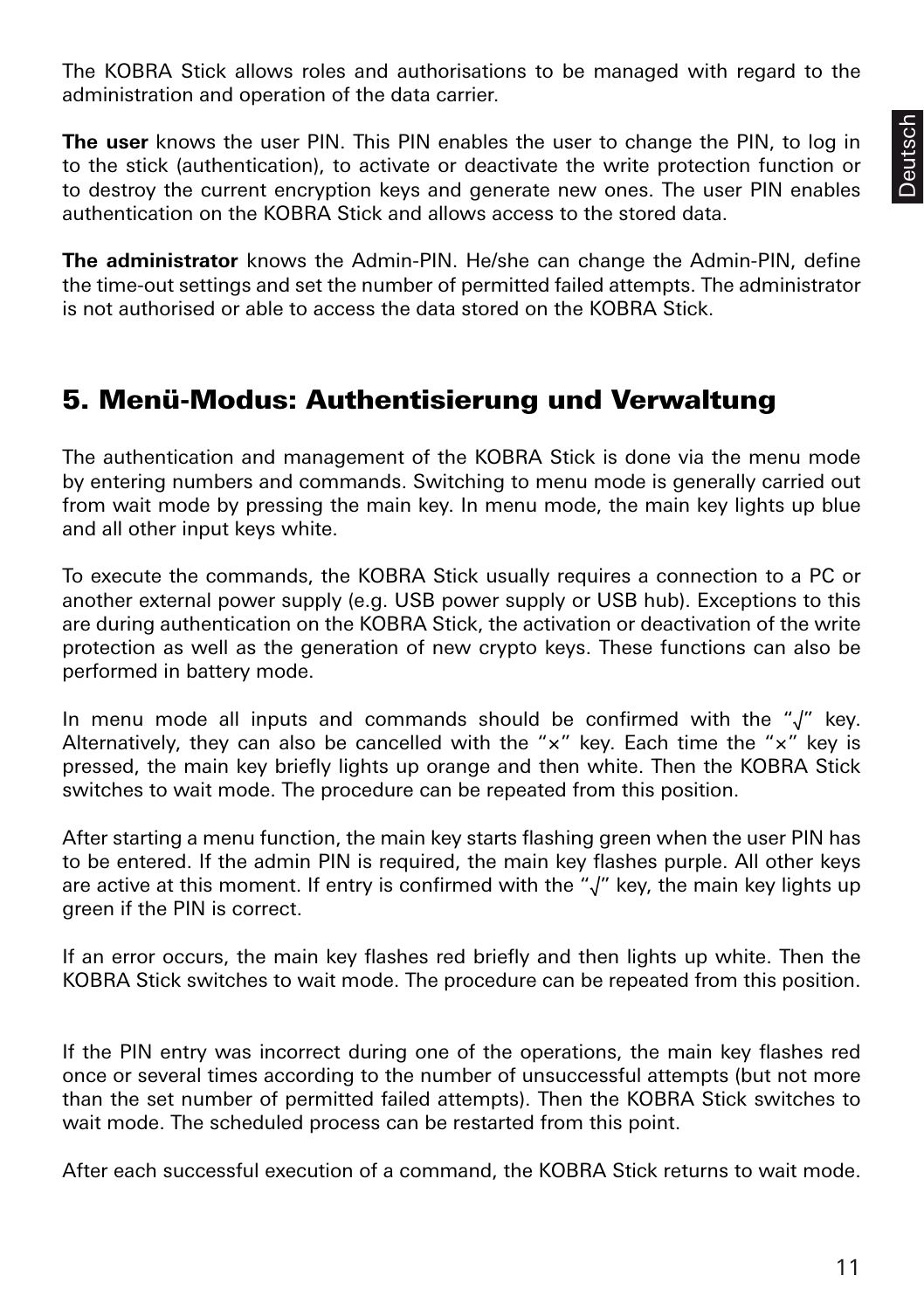The only exception is successful authentication.

#### **Note:**

*For all functions and settings that require the user PIN to be entered, the main key flashes green continuously and all other keys remain active. To enter the admin PIN, however, the main key flashes purple continuously.* 

## 5.1 User authentication

User authentication is required to enable access to the data carrier.

For authentication:

- 1) Make sure that you are in menu mode. (The main button lights up blue and the other buttons white.
- 2) Press the keys "1" and then " $\sqrt{ }$ ". The main key flashes green and all other keys remain active.
- 3) Enter the user PIN and confirm with "√". After successful authentication the main key lights up green, the other keys are deactivated and access to the data is enabled.

# 5.2 Changing the user PIN

On the KOBRA Stick the user PIN is needed to carry out authentication (login), to activate write protection and to deactivate, destroy or generate encryption keys.

In the KOBRA Stick factory settings the user PIN is "1- 2-3-4-5-6-7-8". The stick will also have this PIN when the permitted number of failed attempts to login has been exceeded and the user PIN has been reset to the factory settings. The user PIN can be created using a combination of 4 - 16 digits.

- 1) Make sure that you are in menu mode. (The main key lights up blue and the other keys white.)
- 2) Press "3" followed by "√". The main key flashes green continuously and the other keys stay activated.
- 3) Enter the old user PIN and confirm with "√"
- 4) Enter a new user PIN and confirm with "√"
- 5) Enter the new user PIN again and confirm with "√"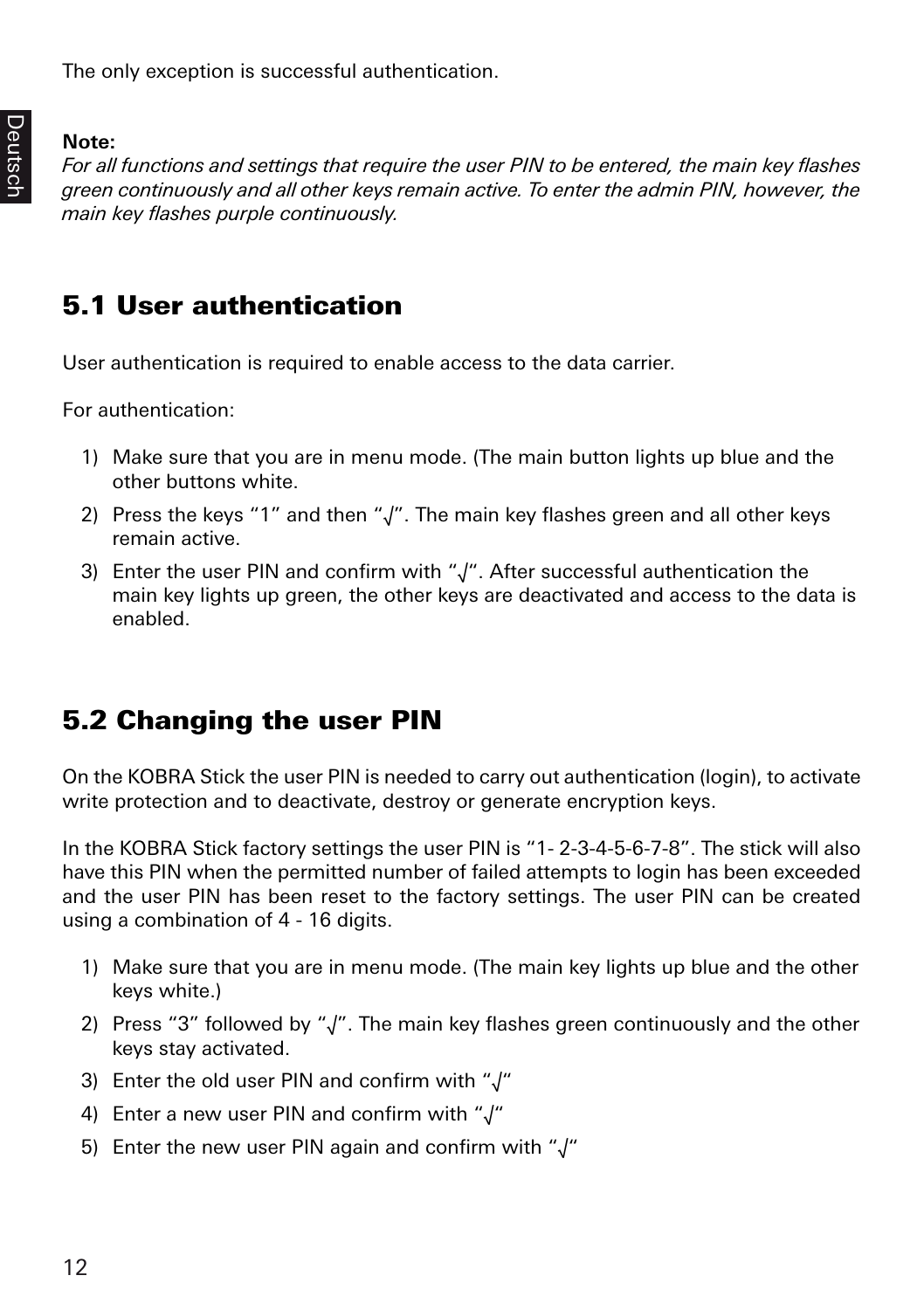If changing the PIN has been completed successfully the main key blinks green briefly and the data carrier switches back to wait mode.

## 5.3 Changing the administrator PIN

The administrator PIN (also called device PIN) is needed to set the time-out function and the number of failed log-on attempts that are permitted. This PIN can be 4 - 16 characters long, is purely for administration and does not allow access to the data stored on the device.

In the KOBRA Stick factory settings, the administrator PIN is "8-7-6-5-4- 3-2-1". When entering the admin PIN, 16 failed attempts are allowed. If this number is exceeded, the admin PIN is irreversibly blocked and the above functions can no longer be changed. The user functions can still be operated independently of this.

To change the administrator PIN:

- 1) Make sure that you are in menu mode. (The main key lights up blue and the other keys white.)
- 2) Press "9" followed by "√". The main key flashes purple continuously and the other keys stay activated.
- 3) Enter the old admin PIN and confirm with "√"
- 4) Enter a new admin PIN and confirm with "√"
- 5) Enter the new admin PIN again and confirm with "√"

If the PIN has been changed successfully, the main key blinks green briefly and the data carrier switches back to wait mode.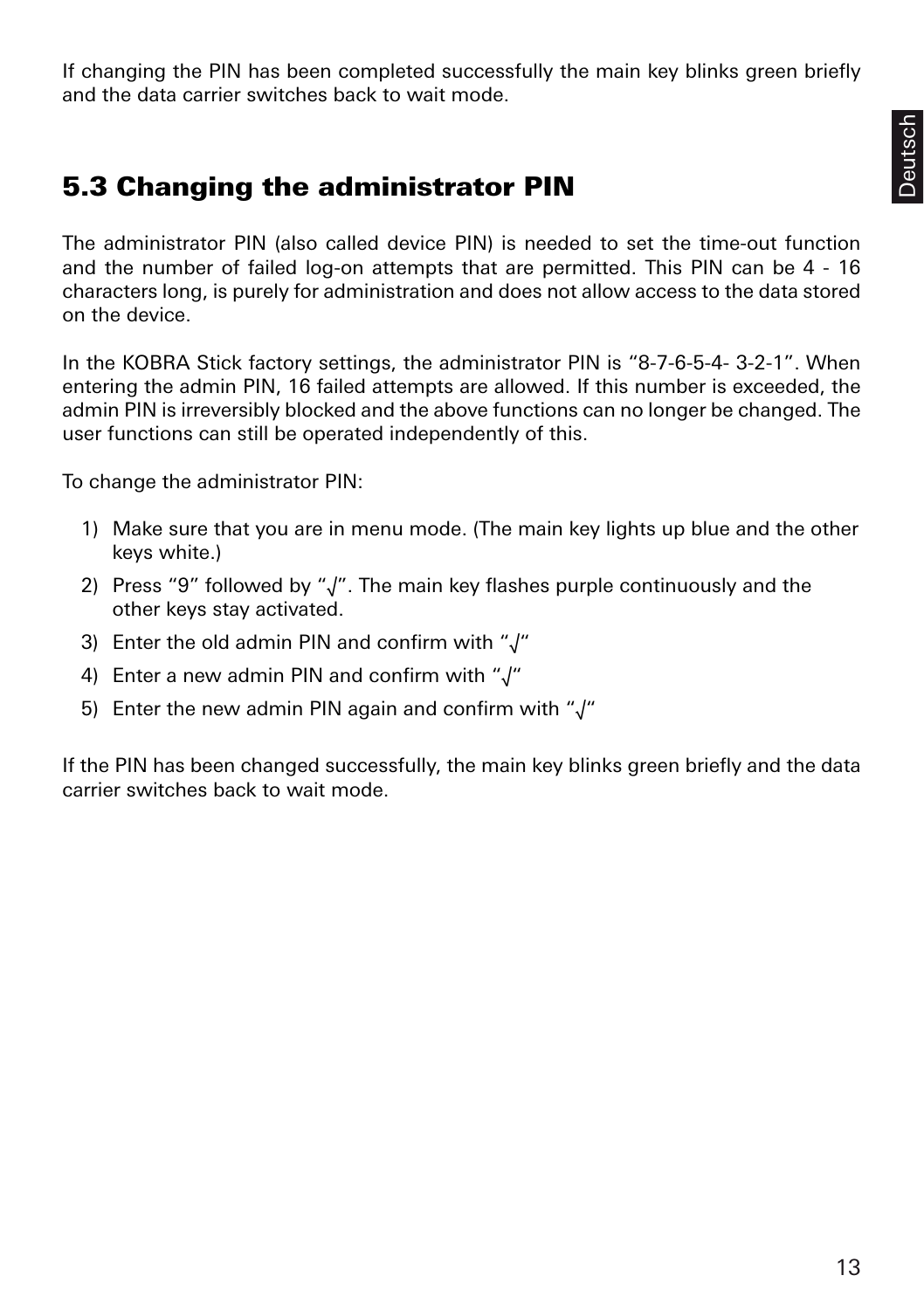# 5.4 Write protection function

Activated write protection offers you additional protection against viruses and trojans while you are using the stick on an unknown PC. It also prevents sensitive information from a PC or server being accidentally stored on the stick.

Even before authentication, the user can check whether write protection is activated by pressing the "2" key. If the main key lights up purple, write protection is activated. If the main key lights up green, write protection is deactivated.

To activate or deactivate write protection:

- 1) Make sure that you are in menu mode. (The main key lights up blue and the other keys white.)
- 2) Press the "2" key. If the write protection is activated, the main key lights up violet, if the write protection is deactivated, it lights up green.
- 3) Then press the "√" key. The main key flashes green and all other keys remain active.
- 4) Then enter the user PIN and confirm with "√". After a successful switch, the main key flashes green or violet twice and the data carrier switches back to wait mode.

# 5.5 Generating new crypto keys

When new crypto keys are generated, the old crypto keys are destroyed and thus all of the data stored on the data carrier is irreversibly erased. Therefore, all saved data should be previously stored on another approved data carrier, where necessary.

To generate or change the encryption keys:

- 1) Make sure that you are in menu mode. (The main key lights up blue and the other keys white.)
- 2) Press the "7" key. The main key lights up red, this indicates that after carrying out this function all data stored on the stick will be irreversibly erased.
- 3) Press the "√" key, if you really wish to carry out this function. The main key flashes green and all other keys remain active.
- 4) Enter the user PIN and confirm with "√".

After the crypto key has been successfully generated or changed, the main key flashes green briefly and the KOBRA Stick switches back to wait mode.

During the next authentication, the main key flashes blue until the formatting has been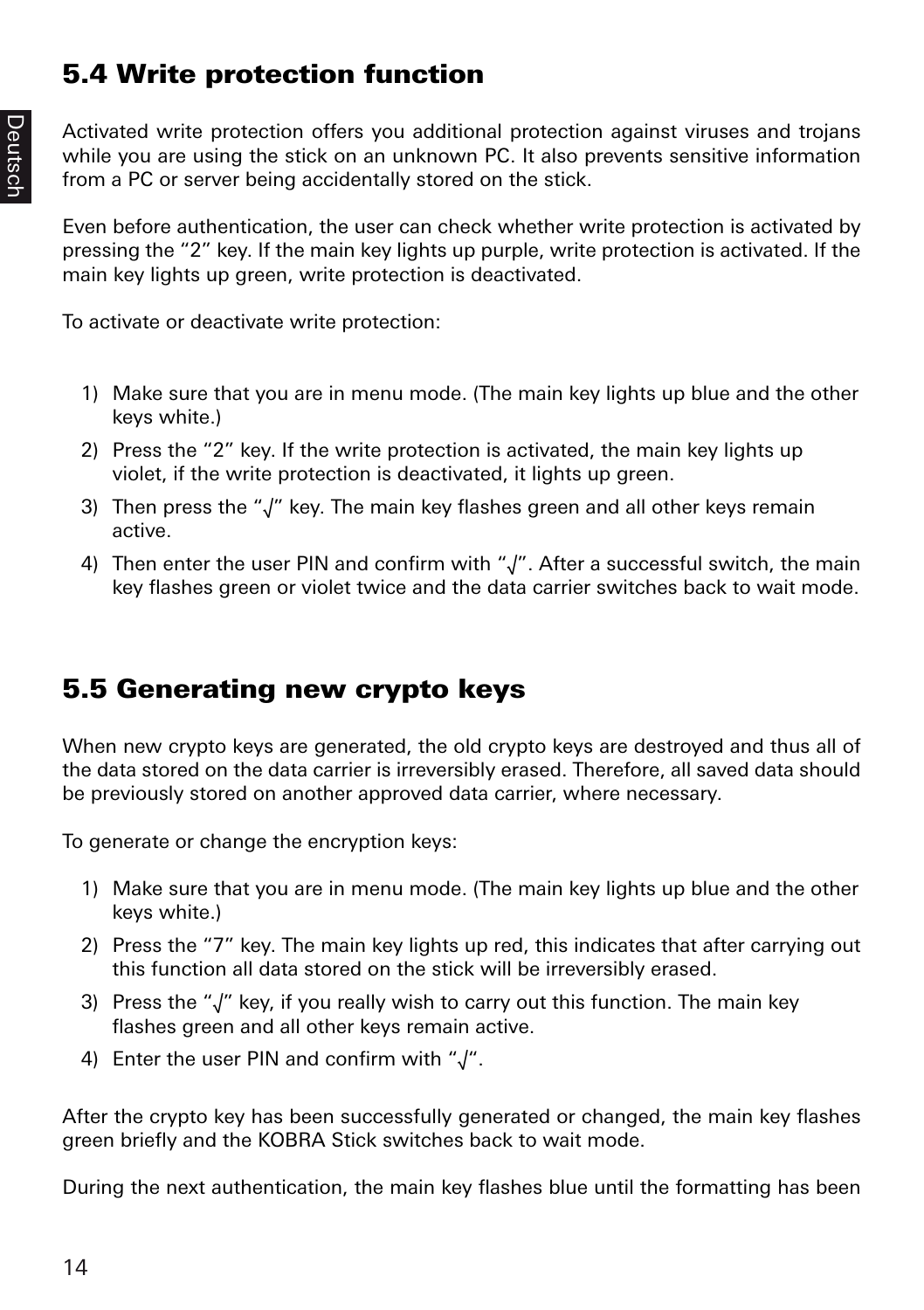completed. Depending on memory size, this process can take several minutes. The main key then lights up green or purple, depending on whether the write protection is activated (purple) or deactivated (green).

Access to the data previously stored on the stick is no longer possible.

#### 5.6 Deleting the crypto keys

Deleting and/or destroying the crypto keys can be carried out in two ways.

a) Destruction by generating new cryptographic keys.

During this process the old encryption keys are irreversibly overwritten. Access to previously stored data is no longer possible.

This method is a quick way to destroy the data stored on the stick without having to connect it to a PC.

b) Destruction of the cryptographic keys by exceeding the permitted number of unsuccessful attempts to enter the user PIN.

During this process, in addition to resetting the user PIN back to the factory settings, the old cryptographic keys are irreversibly destroyed and new ones generated. Access to all previously stored data is also no longer possible in this case.

## 5.7 Time-out and quick-out functions

The administrator can define after how many minutes the activated KOBRA Stick is automatically locked if neither reading nor writing access to the stick takes place within the specified time. The lock time can be selected between 1 and 30 minutes. To remove the lock, press "0".

To set the time-out function:

- 1) Make sure that you are in menu mode. (The main key lights up blue and the other keys white.)
- 2) Press the "8" key, then press "√". The main key flashes purple and all other keys remain active.
- 3) Enter the admin PIN and confirm with "√"
- 4) Enter a number from 0 to 30 and confirm with "√".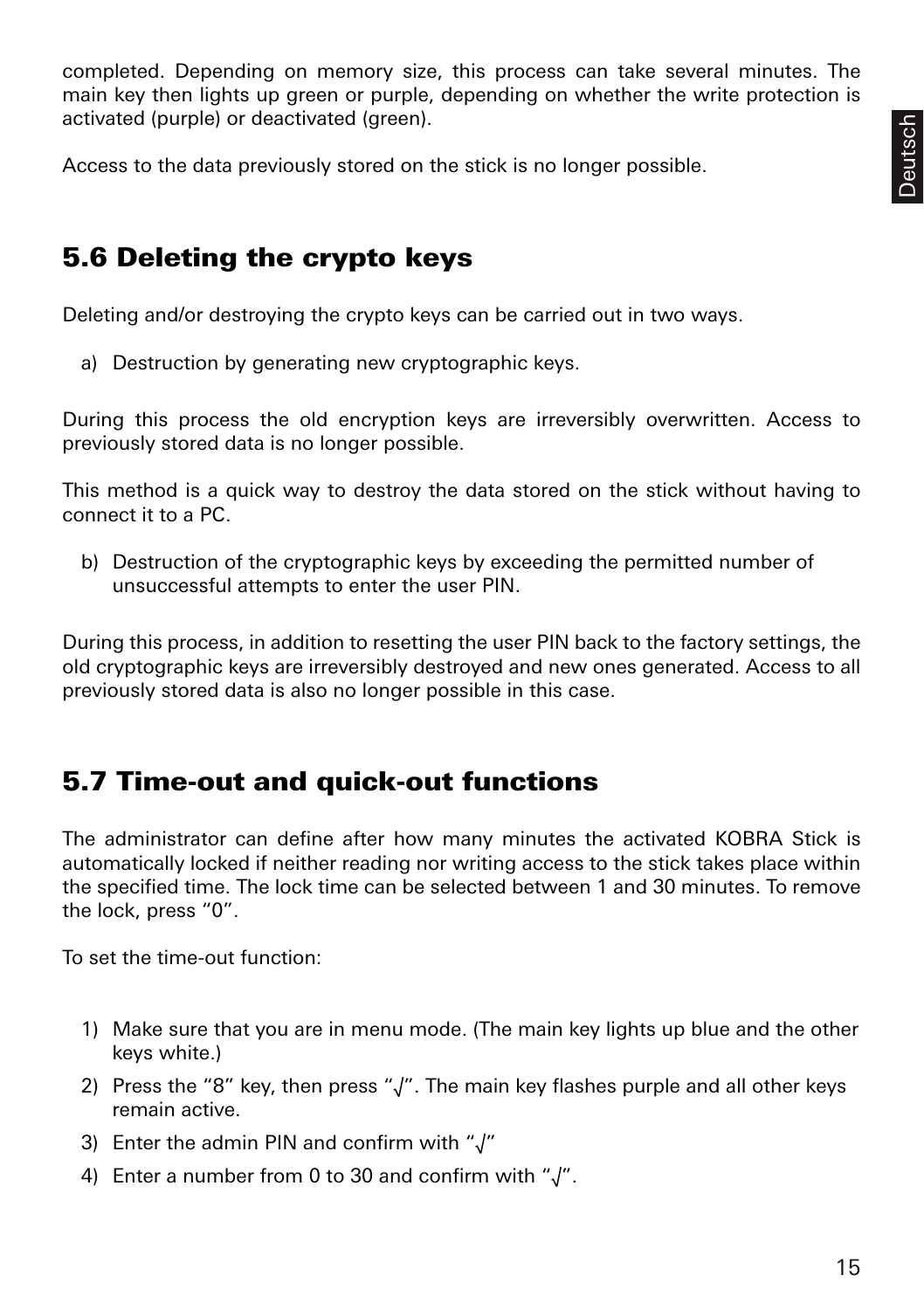If the process was successful, the main key flashes green briefly and the KOBRA Stick switches back to the wait mode.

The quick-out function allows you to log off quickly. It is executed by double-clicking the "×" key within 2 seconds

## 5.8 Permitted number of failed attempts for entering the user PIN

The original factory settings allow the user to make 8 failed attempts to enter the user PIN. The administrator can change this number to 1 to 16 failed attempts. After exceeding the specified number, the KOBRA Stick automatically deletes the old crypto keys, generates new crypto keys and resets the user PIN to the factory settings.

All available data is permanently destroyed.

- 1) Make sure that you are in menu mode. (The main key lights up blue and the other keys white.)
- 2) Press the "8" key, then press "√". The main key flashes purple and all other keys remain active.
- 3) Enter the admin PIN and confirm with "√".
- 4) Enter a number between 1 and 16 and confirm with "√".

If the process was successful, the main key flashes green briefly and the KOBRA Stick switches back to wait mode.

#### **Note:**

*The reduction of permitted failed attempts is valid immediately. An increase of permitted attempts only becomes effective after the user PIN has been successfully entered, even if this entry is made for the first time after the stick has been reset to the factory settings.*

# 6. Formatting

The KOBRA Stick comes with a FAT32 file system as standard. This format can be read and written by almost all operating systems (Windows, Mac OS and Linux). The maximum file size in this format is up to 4GB and is therefore sufficient for most content.

The user can reformat the KOBRA Stick according to the application scenario. For Windows users, it is recommended to use NTFS, for example. HFS+ is the most powerful file system for Mac OS X and EXT4 can be used for Linux.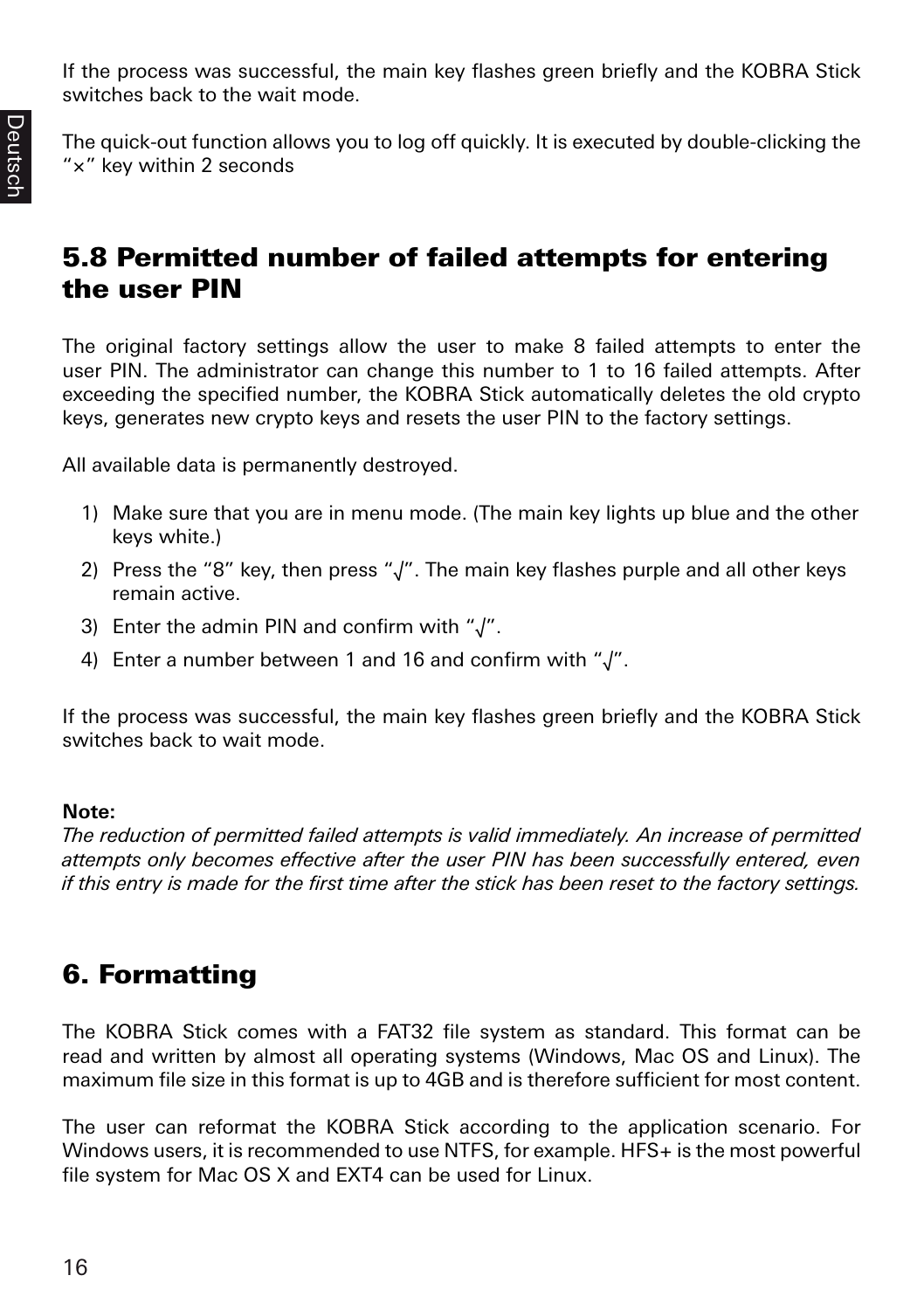**Deutsch** 

Extension programs can also be used to write data to file systems where this would not otherwise be possible. Of course, it is also possible to format the KOBRA Stick with any other file system. This does not affect the encryption of the data and the settings already made.

The following table shows the compatibility between the operating systems and file systems.

|                             | <b>NTFS</b> | <b>FAT32</b> | $HFS+$ | FXT4 |
|-----------------------------|-------------|--------------|--------|------|
| Windows XP, Vista, 7, 8, 10 | R.W         | R, W         |        |      |
| Mac OS X                    | R           | R, W         | R, W   |      |
| Linux                       | R           | R, W         |        | R.W  |

Key: R - read, W - write, X - no compatibility

# 7. Applications

The KOBRA Stick features offer a wide range of possibilities for the safe storage, archiving and transmission of personal and sensitive data. In the following you can also find some specific scenarios.

# 7.1 Increasing the level of protection for KOBRA Stick in a company

The administrator in a company or public authority can determine how restrictive a user's KOBRA Stick should be. The administrator can define the number of permitted failed attempts and the time-out period for the user.

The administrator can use the time-out setting to determine after how many minutes the activated KOBRA Stick is automatically blocked if neither reading nor writing access to the stick takes place.

The user is not permitted to change these settings. This is not even possible after the number of permitted failed attempts has been exceeded and the user PIN has been reset to the factory settings.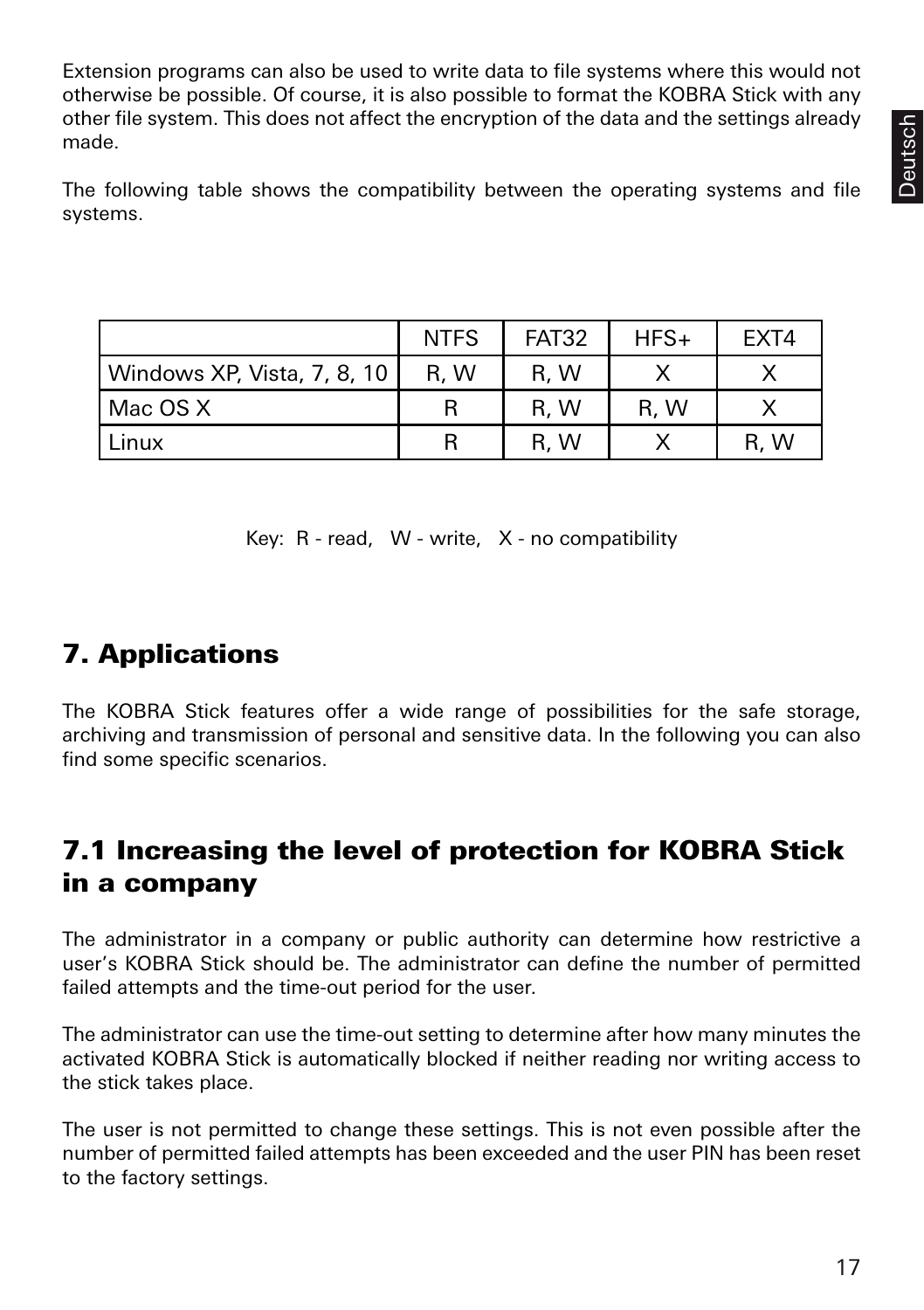# 7.2 Secure and more cost-effective data transport

The KOBRA Stick can be used to transport sensitive data. For this purpose, new encryption keys are first generated and the user PIN is changed. The number of permitted unsuccessful attempts can be reduced to the minimum value, e.g. 1 to 3 attempts. Write protection can also be activated after the data to be transported has been saved. The sender then only needs to send the KOBRA Stick by post or courier.

The sender and the recipient must also ensure that they can detect any attempted manipulation of the KOBRA Stick that might have taken place during data transport. The use of sealed security bags is recommended for this purpose. This also applies to all other data transport options using the KOBRA Stick.

When the data carrier has been received, its authenticity must be checked. For this purpose, the serial number of the data carrier is also transmitted to the recipient using a separate secure method. The serial number is located both on the housing and in the stick's device information, which can be read via the USB connection. The user PIN is not transmitted to the recipient until this information matches.

This method enables the KOBRA Stick to deliver sensitive data to the recipient safely and cost-effectively using an insured parcel or courier service.



#### 7.3 Use of fewer data carriers with a large customer base

For data processing companies, data centres of large companies or public authorities, which are, for example, constantly exchanging data with many data recipients, the KOBRA Stick is perfect for transporting data securely and cost-effectively as only a few storage media are then required.

This is because, for each data transport to a different recipient, the crypto keys of the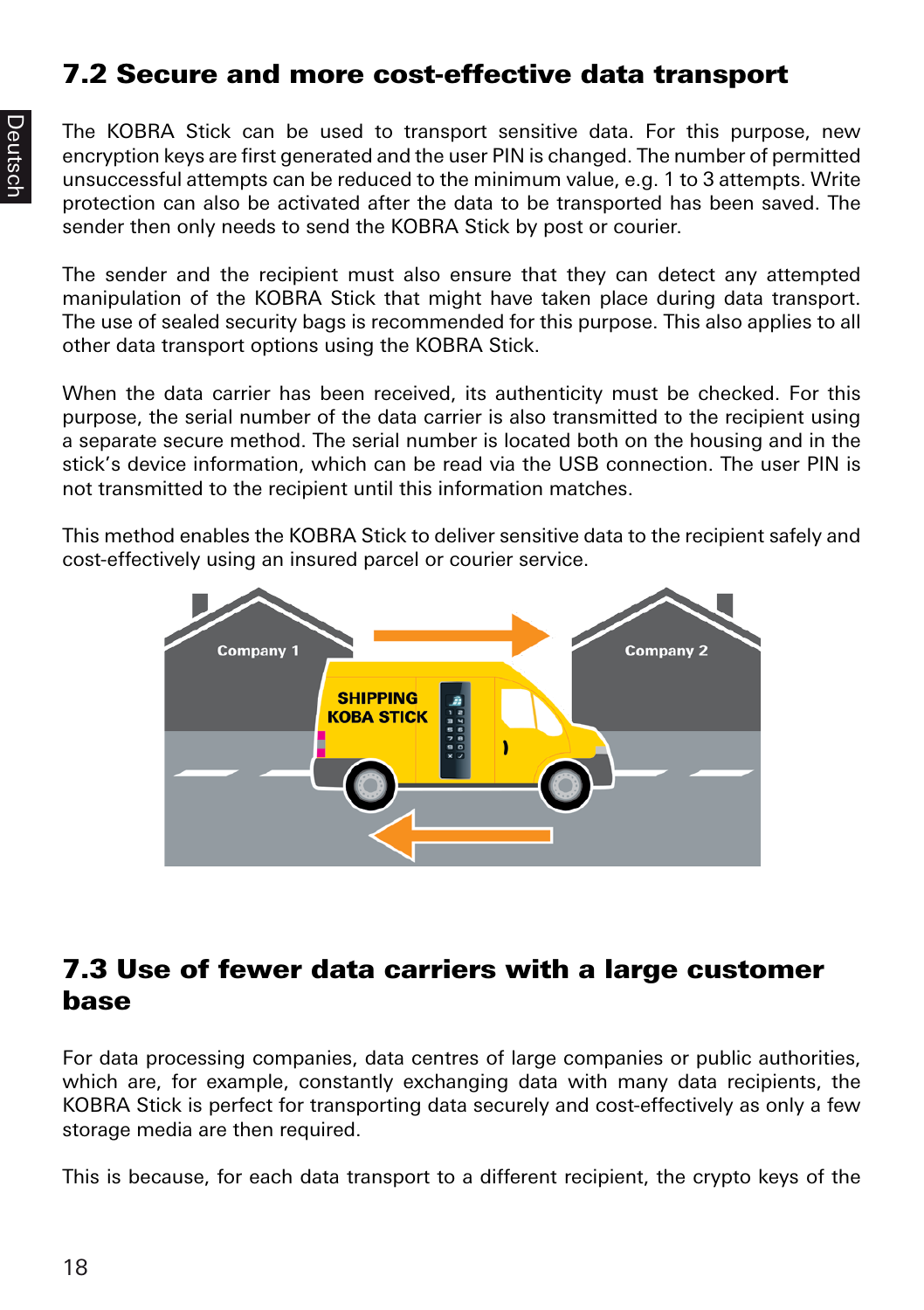KOBRA Stick are generated anew and the user PIN is redefined. The number of permitted failed attempts can also be reduced for these purposes to the minimum values of, e.g. 1 to 3. The data can then be stored on the KOBRA Stick and sent by post or courier (see chapter 7.2).

Complex data deletions and repeated overwriting of the data carrier are no longer necessary, as the original data is encrypted with the previous crypto keys and all old crypto keys are deleted after new ones have been created. The memory is automatically formatted when new crypto keys are created.

The KOBRA Stick therefore reduces the number of data carriers needed, as a personalised KOBRA Stick is not required for each data recipient.

#### **Note:**

*It is recommended to delete the data on the data carrier by creating new crypto keys, as this puts less of a strain on the lifespan of the memory than completely overwriting the entire memory several times.*

#### 7.4 Use of fewer data carriers in the field and with public authorities

For activities outside the company, an employee receives a KOBRA Stick that was previously used by another employee, for example, and which was then formatted by exceeding the permitted number of unsuccessful attempts to enter a PIN.

During this process the user PIN is reset to the factory settings, the two old crypto keys are deleted, new encryption keys are generated, and the data carrier is formatted. All these processes run in the background after the employee or administrator has exceeded the number of permitted failed attempts.

The new employee then changes the user PIN and can use the KOBRA Stick to store his or her data securely. If presentations have to be made on external PCs or if the saved files are to remain unchanged for other reasons, write protection can also be activated.

The employee then returns the KOBRA Stick after use. Before returning it, he or she destroys the current encryption keys and the data stored on the KOBRA Stick by creating new encryption keys. (Chapter 5.5)

Within a few minutes, the KOBRA Stick is then ready for use by the next colleague, as described above. This means a separate KOBRA Stick is not required for each employee and the number of data carriers needed in the company can be reduced.

## 7.5 Separation of data carrier from authentication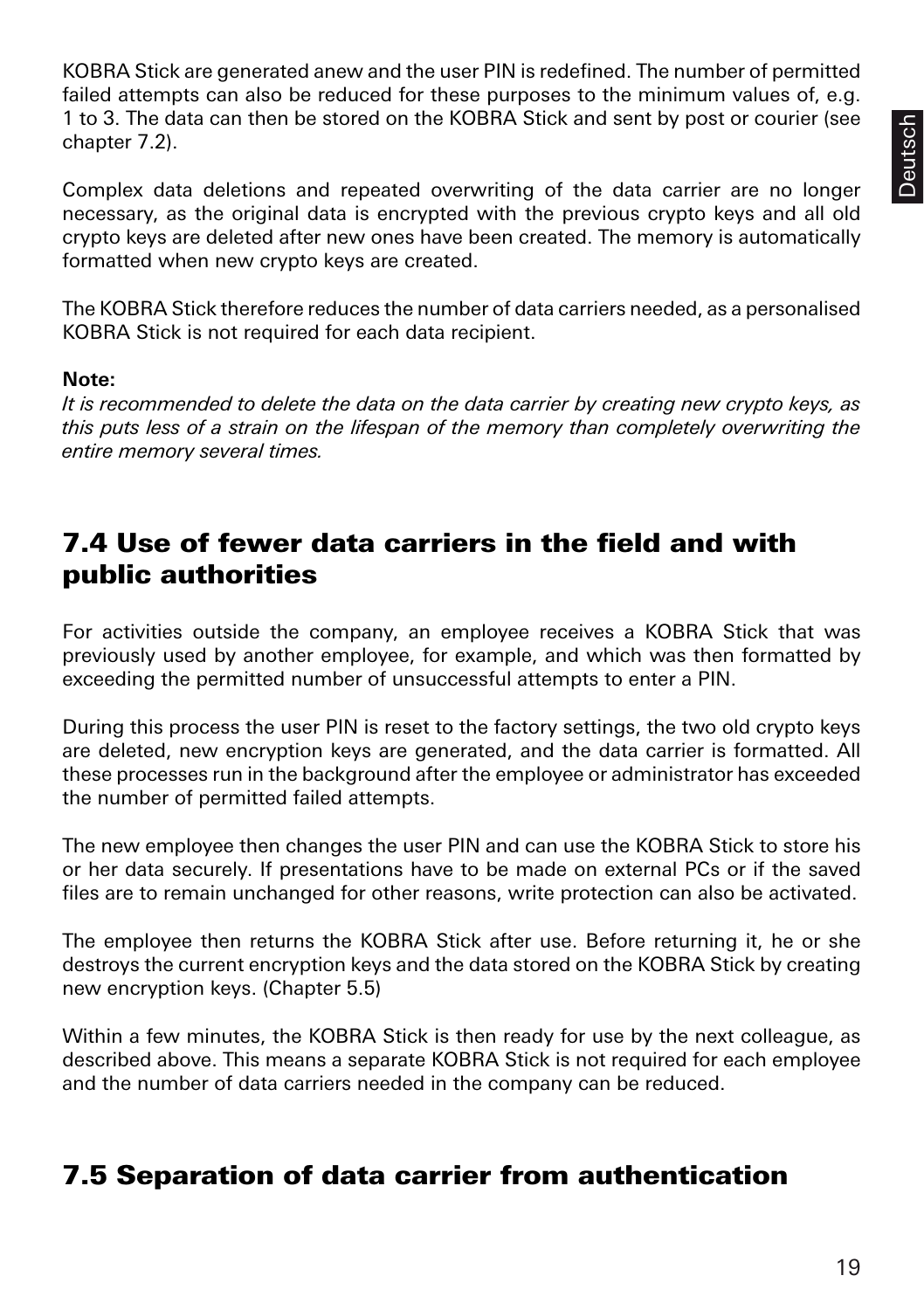Access to the data can be regulated in such a way that it is only possible by bringing two particular people together, for example. Person X (e.g. courier) has the crypto key, person Y knows the user PIN. The two people only come together to transfer data at the receiving point and then separate again. Persons X and Y do not have individual access to the data.



# 7.6 Use as an encrypted boot device

The integrated autonomous power supply enables authentication of the KOBRA Stick to take place before a PC is started (pre-boot authentication). This feature allows operating systems to be stored in encrypted form on the KOBRA Stick and then started directly from the stick.

Operating systems such as Windows To Go, Linux, ECOS Secure Linux and others, as well as the required data, can be stored on the stick. This application is suitable for both stationary and mobile computers. The minimum storage capacities required must be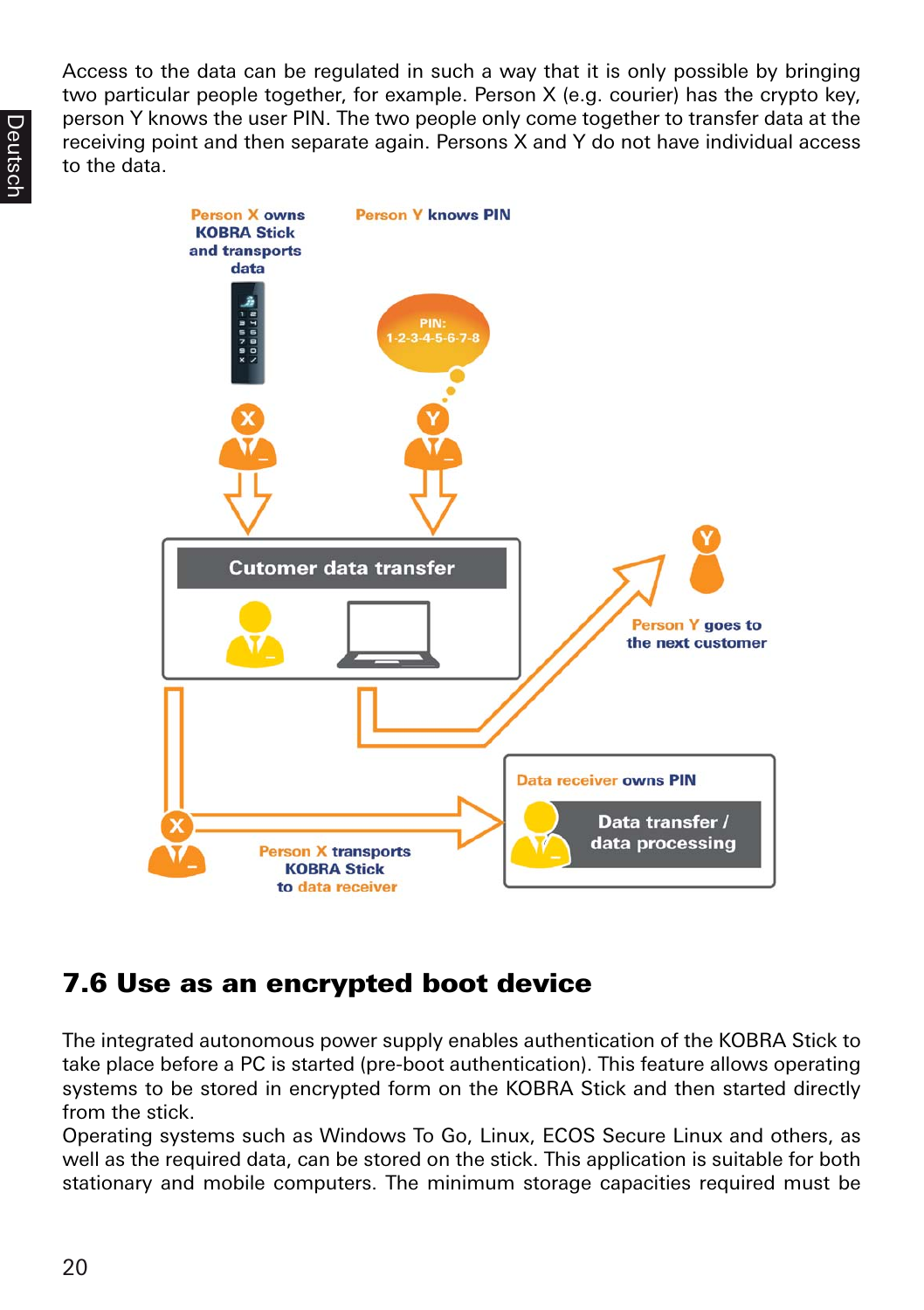observed. The Windows To Go operating system can only be used with the KOBRA Stick with a memory capacity of 32 GB or more and requires special configuration of the stick, which must be carried out before delivery.

## 7.7 Use on different operating systems and smartphones

The KOBRA Stick works through its hardware encryption independently of the operating system and can be used on almost any device that supports USB media.

The optimized power consumption also allows the KOBRA Stick to be used for data exchange with a smartphone or tablet.

# 7.8 Integration von bestehenden Softwarelösungen

All existing software solutions in the organization can continue to be used to enhance the security features and methods of use. The integrated battery allows authentication to take place in advance of connecting the stick to a PC or other external power supply (e.g. USB power supply or USB hub). This feature of the data carrier is called pre-boot authentication (Chapter 3).

The KOBRA Stick can also be used as a boot medium with an installed operating system. When the stick is connected to any PC, the operating system installed on the stick starts. When the KOBRA Stick is disconnected from a PC, the data, programs and temporary files remain encrypted on the KOBRA Stick and are inaccessible to unauthorized persons.

## 7.9 Using the VID and PID to protect company data

As an option, the implementation of the Vendor ID (VID) and Product ID (PID) can be customized. This information allows the KOBRA Stick to be assigned to different departments and user groups. They may also have different authorizations for USB connections in the company's internal network.

This makes it possible to determine which KOBRA Stick can be connected to which USB interfaces in the company. The connection of other "unauthorized" USB data carriers can thus be prevented.

Additional software may be required to control the USB ports on the host systems

## 7.10 Use as a data diode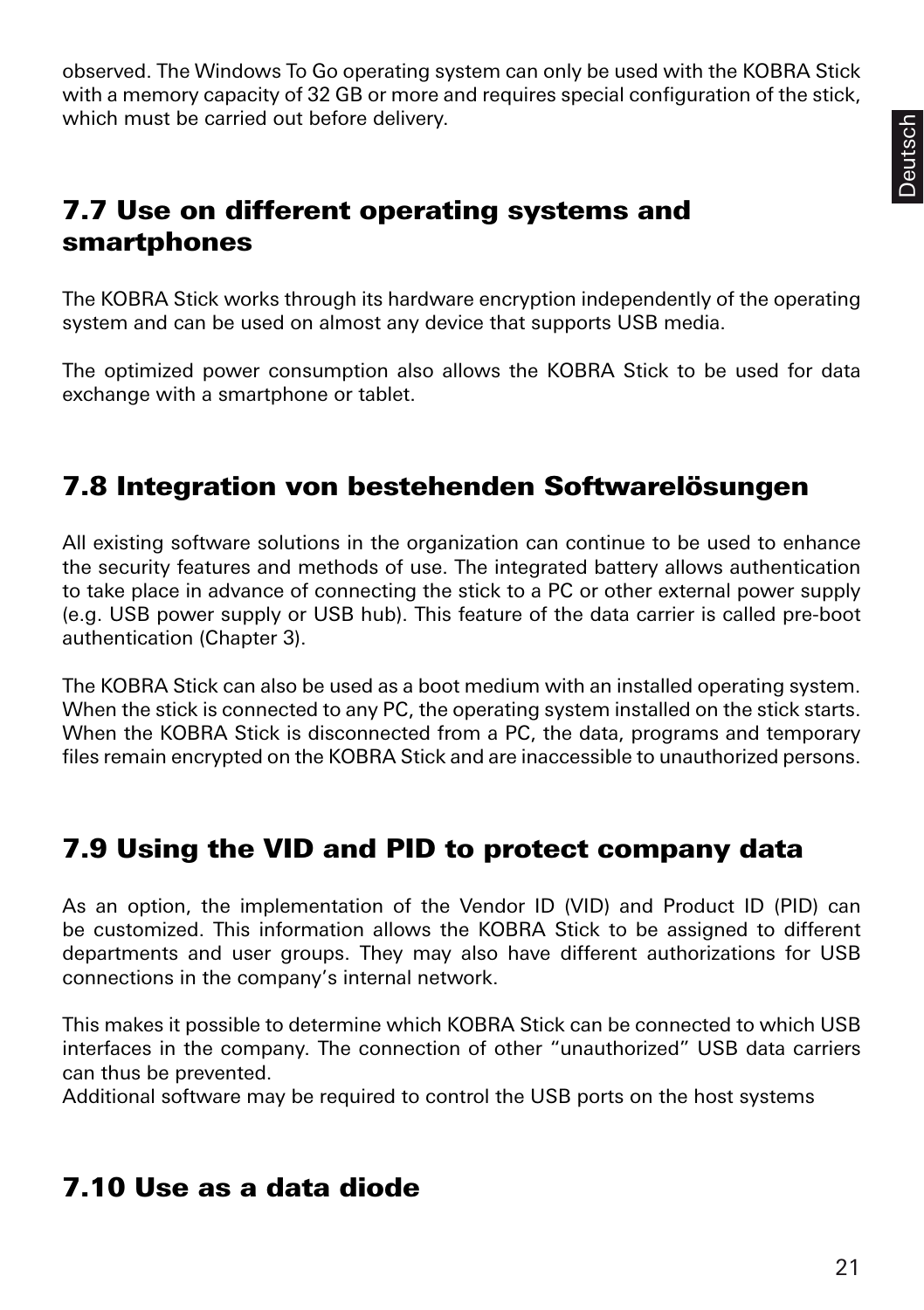The activated write protection of the KOBRA Stick data carriers provides secure protection from the unwanted flow of information from higher-rated systems to lowerrated systems.

To achieve this, the data from the source system is written onto the data carrier and then the write protection is activated on the stick. Then the data carrier is connected to the higher-rated system and the required data is transferred from the KOBRA Stick to the host system. Afterwards, the data carrier can be used normally in the source system again.

Any further security measures such as a virus-scan are still required. Optionally, the data carrier can be deleted fast and securely before and afterwards by regenerating the encryption keys.

## 8. Technical specifications

| Transfer rate: | USB $3.0$ max. $5$ GBit/s<br>USB 2.0 max 480 MBit/s<br>The actual write and read rate that can be achieved depends<br>on the selected memory size, memory type, USB port and<br>host system. |
|----------------|----------------------------------------------------------------------------------------------------------------------------------------------------------------------------------------------|
| Encryption:    | 256-Bit AES hardware encryption,<br>XTS mode, with 2 x 256-bit crypto keys                                                                                                                   |
| Storage:       | 4 GB, 8 GB, 16 GB, 32 GB, 64 GB, 128 GB, 256 GB, 512 GB                                                                                                                                      |
| Storage type   | 3D TLC, MLC and pSLC                                                                                                                                                                         |

#### 9. Data security and disclaimer

We recommend that you also regularly back up the data on the KOBRA Stick on other storage media. This will protect you from complete data loss. DIGITTRADE GmbH is not liable for the loss of data or costs and damages resulting therefrom. In addition, the aforementioned company is not responsible for the stored data with respect to data protection law.

## 10. Safe termination after use of the KOBRA Stick

For security reasons, the stick must be separated virtually or physically from the host system after use. This is recommended especially in the case of termination, short-term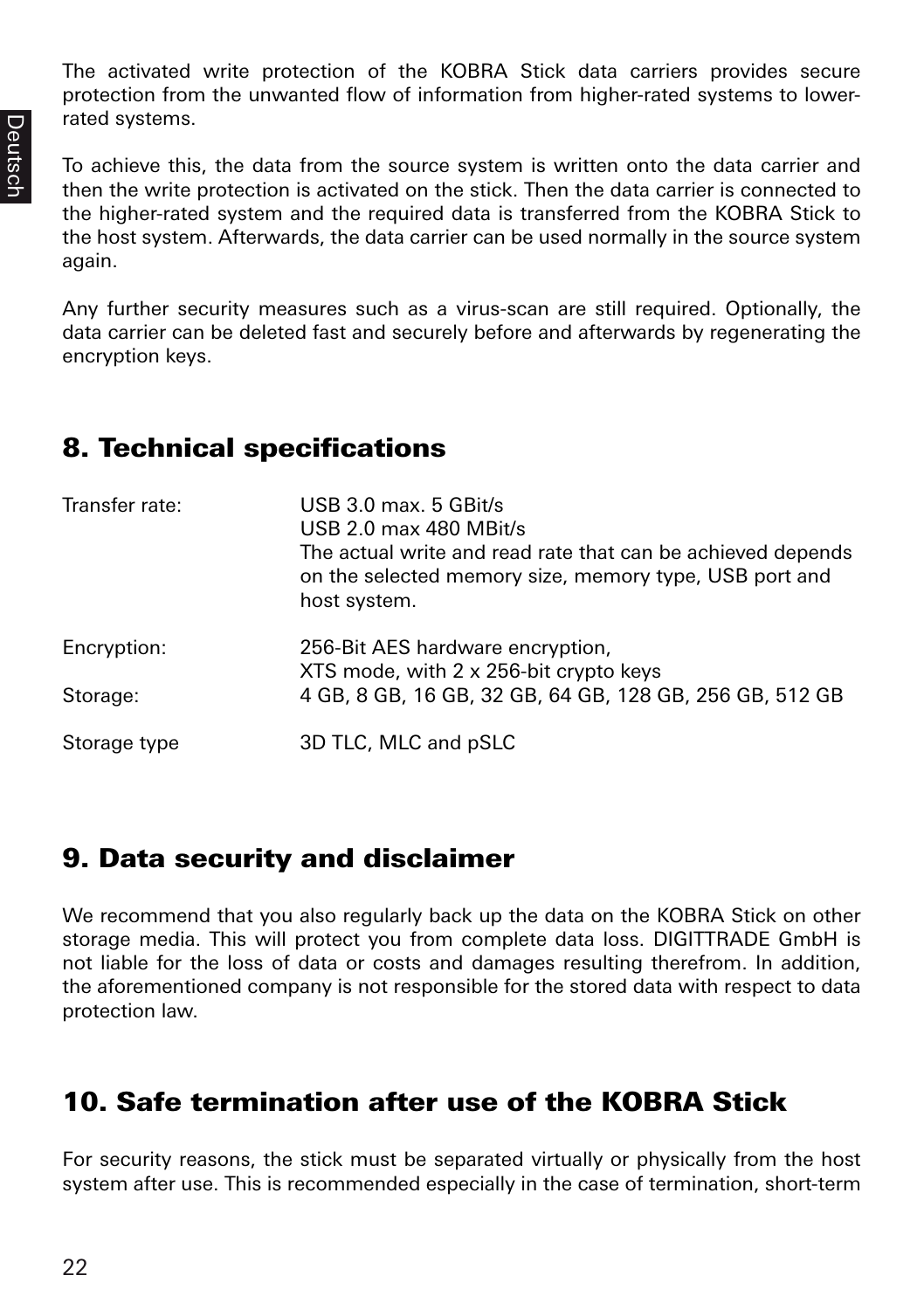interruptions or when leaving the workplace. When activated the time-out function can help to provide effective data protection.

You can also log out quickly by double-clicking the X button within 2 seconds (quick-out function).

To ensure secure physical separation, the USB cable must be completely removed from the KOBRA Stick.

#### **Note:**

*To prevent data loss, make sure that data transmission and access to the KOBRA Stick are complete before disconnecting.*

## 11. Menu overview, commands and factory settings



| User | Key 1 - Login                    |
|------|----------------------------------|
|      | $\vert$ Key 2 - write protection |
|      | Key 3 - change user PIN          |
|      | Key 7 - create new crypto keys   |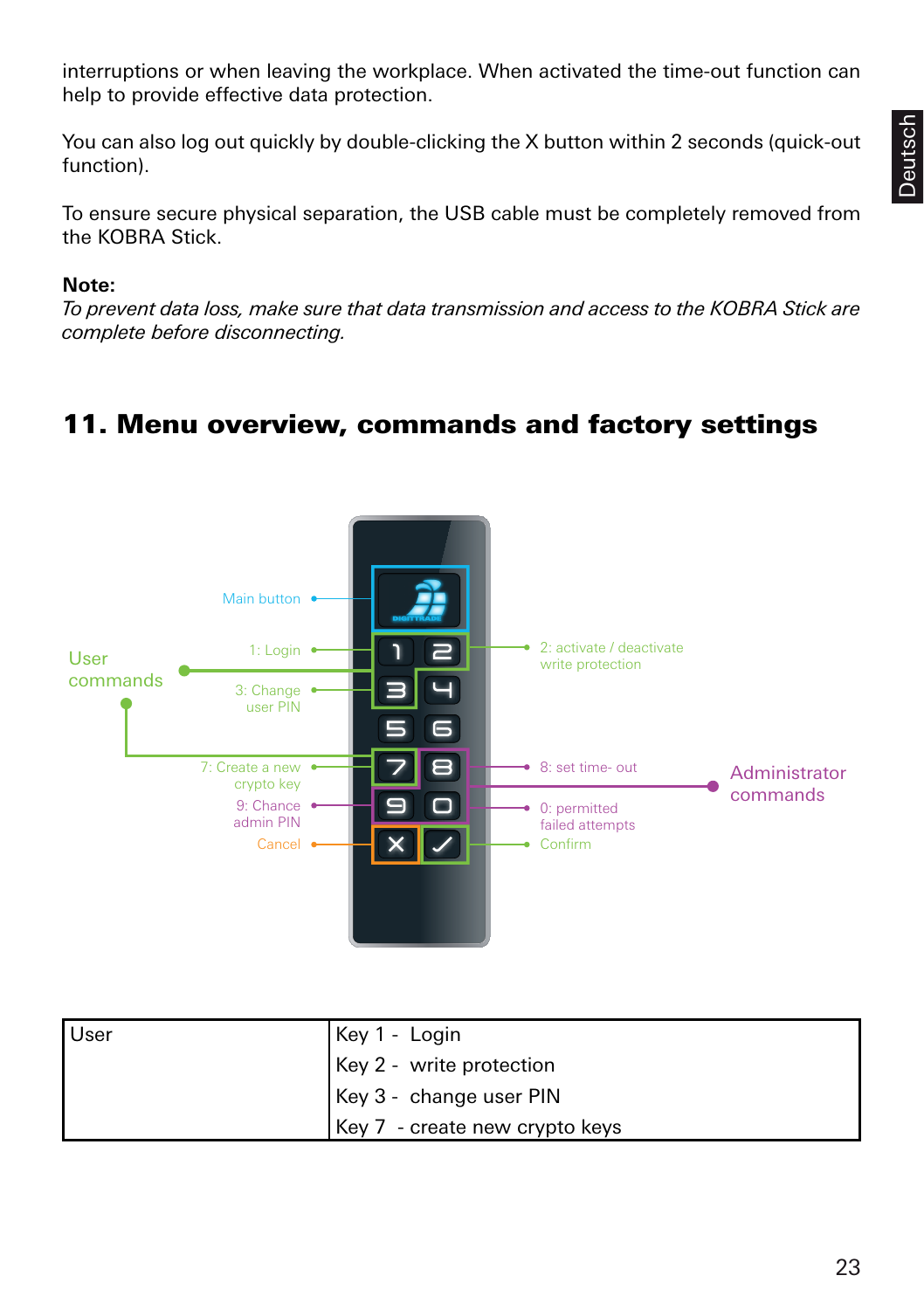| Administrator         | Key 8 - set time-out                     |
|-----------------------|------------------------------------------|
|                       |                                          |
|                       | Key 9 - change admin PIN                 |
|                       | TKey 0 - permitted failed login attempts |
| User PIN              | $1 - 2 - 3 - 4 - 5 - 6 - 7 - 8$          |
| Admin PIN             | $8 - 7 - 6 - 5 - 4 - 3 - 2 - 1$          |
| PIN length            | 8 characters (adjustable: 4 - 16)        |
| Failed login attempts | 8 times (adjustable: 1 - 16)             |
| User PIN              |                                          |
| Failed login attempts | 16 times (not adjustable)                |
| Admin PIN             |                                          |
| Time- out             | 0 minutes (adjustable: 0 - 30)           |

# 12. Product contents

- KOBRA Stick (externally encrypted USB-C stick) Version 1.0
- 3 USB cables (USB-C to USB-C, USB-C to USB-A, USB-C to USB Micro-B)
- Packaging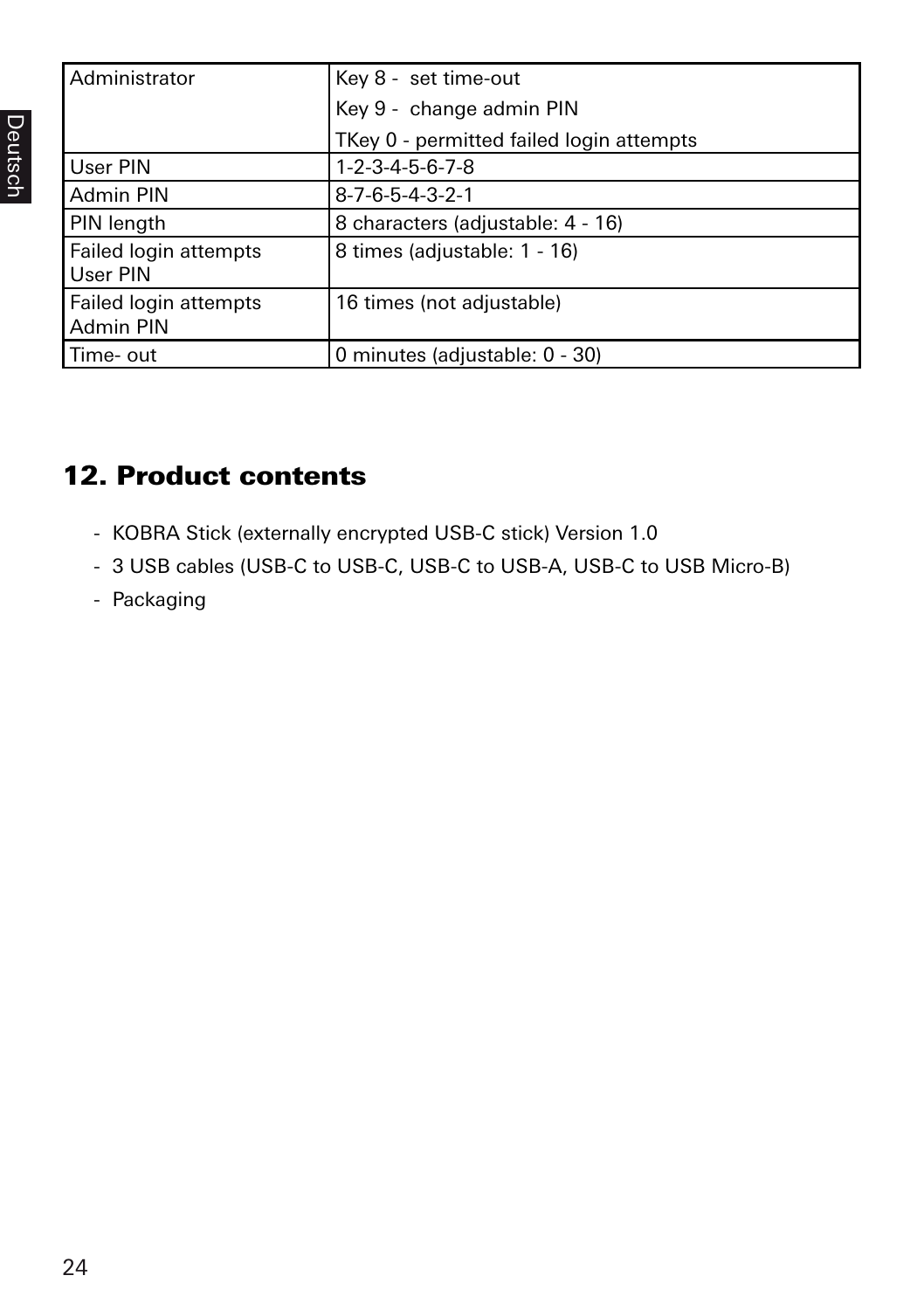# 13. Hinweis zum Schutz und Erhalt der Umwelt

According to the EC Directive, waste electrical and electronic equipment must not be disposed of as municipal waste. In order to avoid the spread of materials contained in this product in your environment and to save natural resources, we ask you to return this product exclusively to a local waste collection point in your vicinity at the end of its service life.

As a result of these measures, the materials in your product can be reused in an environmentally friendly way.

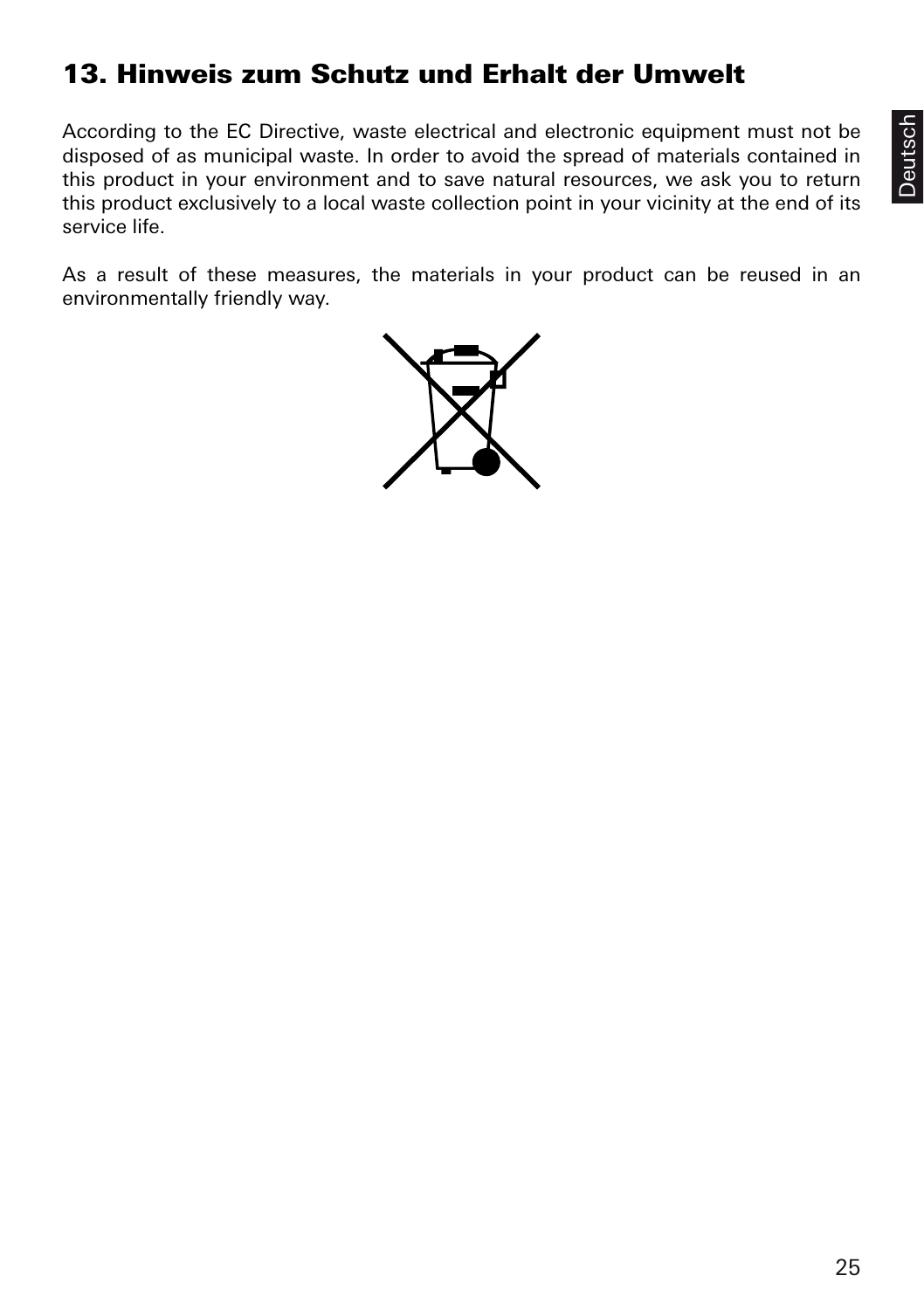# Ihre Notizen / Your Notes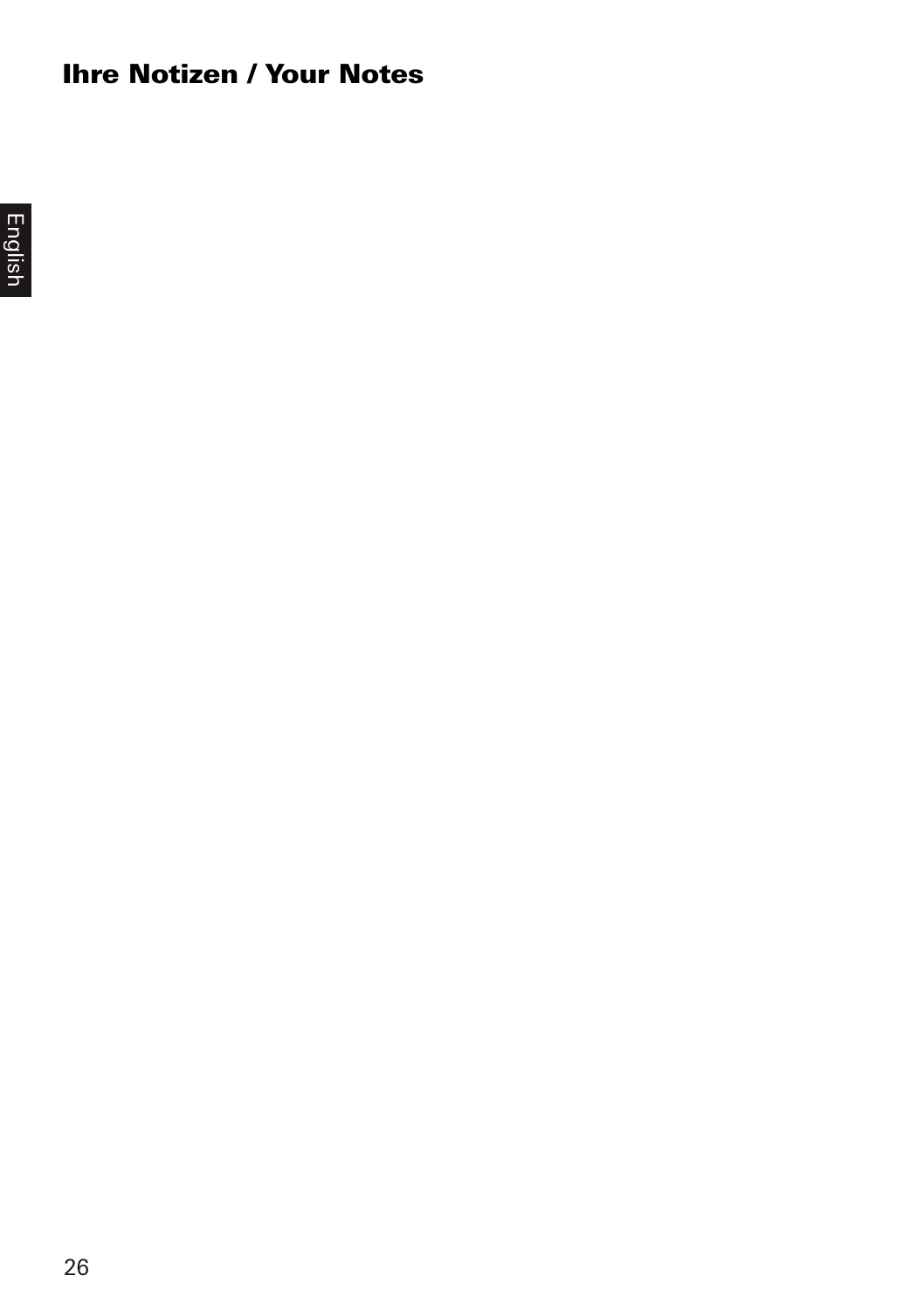#### © 2019 DIGITTRADE GmbH

#### **Deutsch**

Dieses Handbuch ist urheberrechtlich geschützt und darf nicht (auch nicht teilweise) ohne schriftliche Zustimmung der DIGITTRADE GmbH kopiert werden

#### **English**

This user manual is protected by copyright. No part of this material may be reproduced, transcribed, used or disclosed to any third party in any form or by any means, without the written permission of the DIGITTRADE GmbH